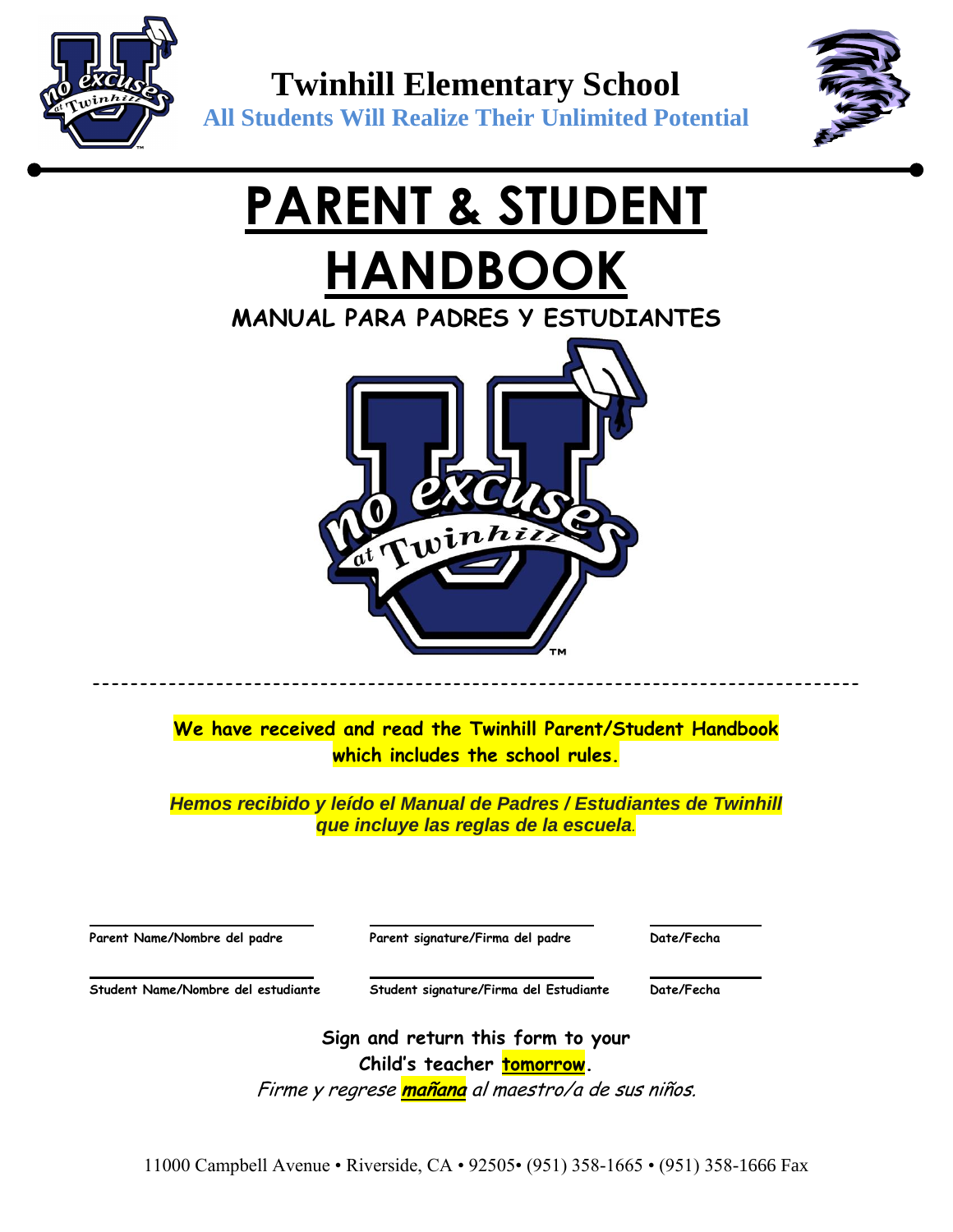## **All Students Will Realize Their Unlimited Potential**

## **SCHOOL ATTENDANCE**

The first step in school success is being present every day. Attendance is vitally important if your child is going to develop academic and career skills. We would like to encourage you to schedule vacations and special outings at times school is not in session or holidays.

California Education Code requires that children attend school on a daily basis. If your child is going to be absent you need to send a note or phone the office with the reason for the absence the day of or the day after the absence. If you do not verify your child's absences with the school office, we must consider the absence unverified and unexcused.

Absences are excused only when a child is out because of:

- 1. Illness
- 2. Quarantine
- 3. Medical appointment (Bring in medical note)
- 4. Attending a funeral of an immediate family member

If a student is absent for any other reason, the absence is recorded as unexcused.

Alvord Unified School District has a nurse available Monday-Friday, 7:30-8:30 a.m. at the Student Services Center (10365 Keller Ave, Riverside, CA 92505) to identify health problems and provide clearance for students returning to school following contagious conditions such as head lice, pink eye, rashes, and chickenpox. Parents may call 951-509-5000 Monday-Friday, 7:30-8:30 a.m. with questions concerning health problems relating to school-age children.

Students are expected to arrive at school on time and ready to learn. **On time means a student must be lined up when the first bell rings at 8:00 a.m.** Any student that arrives after the bell will be considered tardy. Students that are tardy must come to the office to receive a tardy slip before entering the classroom.

## **Leaving and Returning during School Hours**

Although we prefer that you schedule appointments after school hours, we realize it can be difficult. If it is necessary to pick up your child, we ask that you come into the school office first and we will call your child's room while you sign them out. **If a person other than a parent is picking up your child, it is necessary for them to be included on the registration card**. Picture identification will be required and authorized adults must be listed on the school registration form. If the child returns during school hours, he/she will be readmitted through the school office.

## **Student Arrival**

## **Students should not arrive earlier than 7:45 a.m.**

Upon arrival:

- Students are to line-up in designated areas only.
- Students may not leave the playground or designated area without permission.
- No running or loitering in restrooms, halls, bike racks, bus area, or other non-playground areas before, during, and after school.

## **HEALTH AND SAFETY**

## **Health Services**

A health assistant may be available throughout the week and a nurse is on call during all school hours to ensure and improve the health of students and staff at Twinhill Elementary School. However, children are never diagnosed or treated for illness or injury at school. Only first aid is permitted by law. If a child is injured, has a fever, or displays other symptoms of illness, the parent/guardian on the emergency cards will be notified.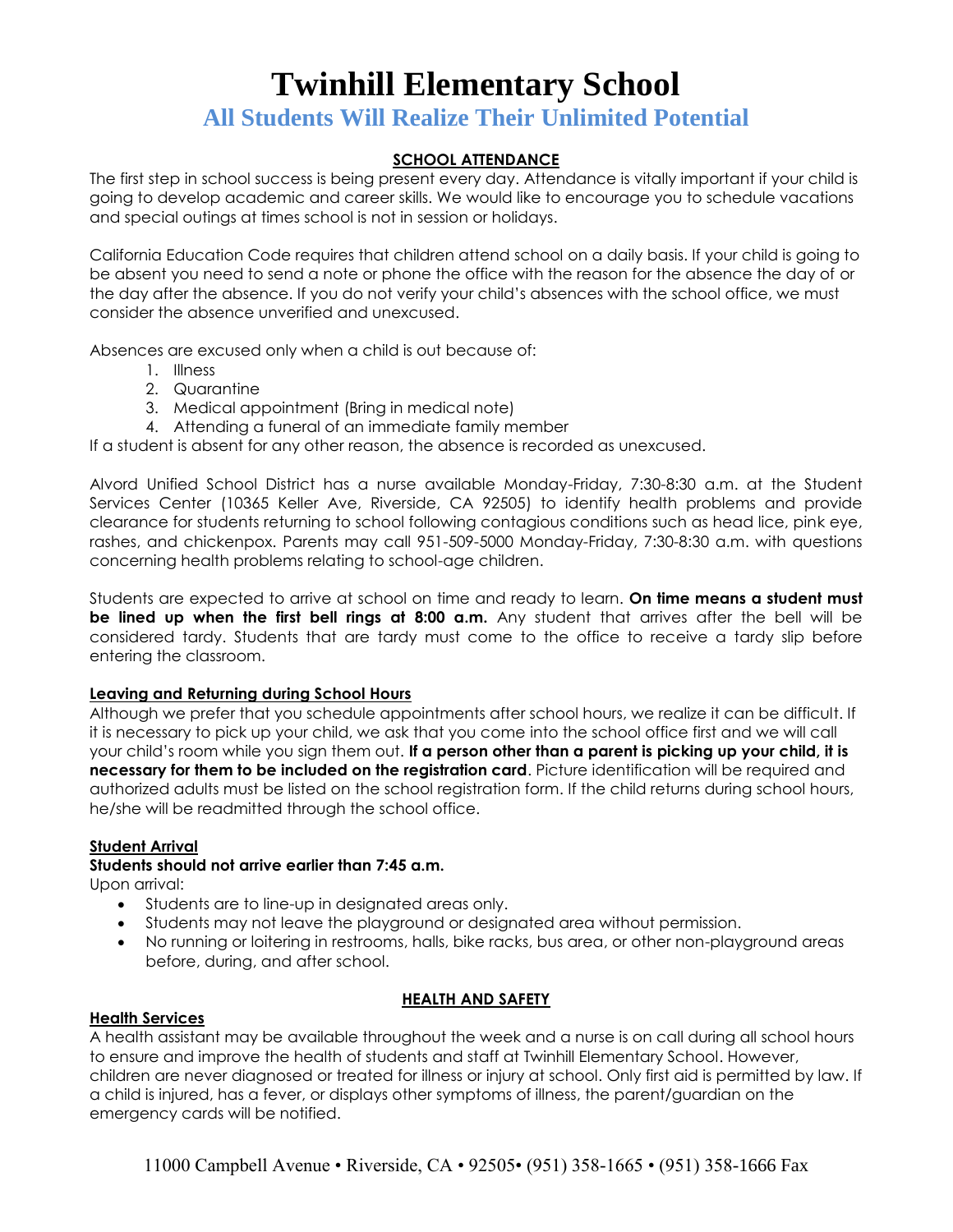Your child must then be picked up as soon as possible, both for his/her protection as well as that of the other students and staff. If the parent/guardian cannot be reached, we will attempt to contact the alternate emergency numbers listed on your child's emergency card.

Please note:

- **It is essential that a student's address, phone number, and emergency contacts are kept current. Please notify the office immediately of any changes.**
- Medications are given only with written permission from the physician and the parent/guardian. Medication forms are available in the office. **UNDER NO CIRCUMSTANCES ARE STUDENTS TO HAVE MEDICATION (INCLUDING OVER THE COUNTER) OF ANY KIND IN THEIR POSSESSION WHILE AT SCHOOL!**
- If your child has any special health needs, please inform the school office so that the school nurse can be notified.

## **Emergency Information**

It is required that all parents/guardians complete Emergency/Registration information for each of their children each year. This tells us how to contact you or another responsible adult if your child becomes ill or injured at school. **Please notify the office immediately, if your address, phone numbers, work locations, or adult contacts change during the school year.**

## **Bicycle Safety**

In the interest of student safety, only 4<sup>th</sup> and 5<sup>th</sup> grade students may request to ride a bicycle to school. If you would like your child to ride his/her bicycle to and from school, you must complete a Bicycle Safety Parent Permission Slip and return it to the office before your child may ride his/her bike to school. By law, bicycle riders must wear a safety helmet.

## **Parking Lot Safety**

During arrival and dismissal, drivers are to pull through the student loading zone directly in front of the school; the students will enter the car once the car comes to a complete stop. Always pull forward and stay in your car, the staff will help your child find you and your car. If you decide to park your car in the parking lot, use only designated parking spaces, cross the drive thru using the marked crosswalks following the direction of the staff on duty to safely cross the drive thru and pick up your child. **Please do not drop off and/or pick up students in the parking lot**, this creates a dangerous situation for all. Your cooperation with the drop off and pick up process will help to ensure the safety of students.

## **School Safety**

Safety of our students is very important. Proper use of all facilities is expected from children at all times. Students must follow the school rules at all times, show good citizenship, and respectful behavior. Failure to follow school rules may result in the following action or actions (not necessarily in this order):

- Verbal or Written Warning
- Character Citations
- Parent notification
- Loss of privileges or activity, including end of the year activities and study trips
- Damage or replacement fees assessed
- Suspension
- Referral for expulsion
- Police Action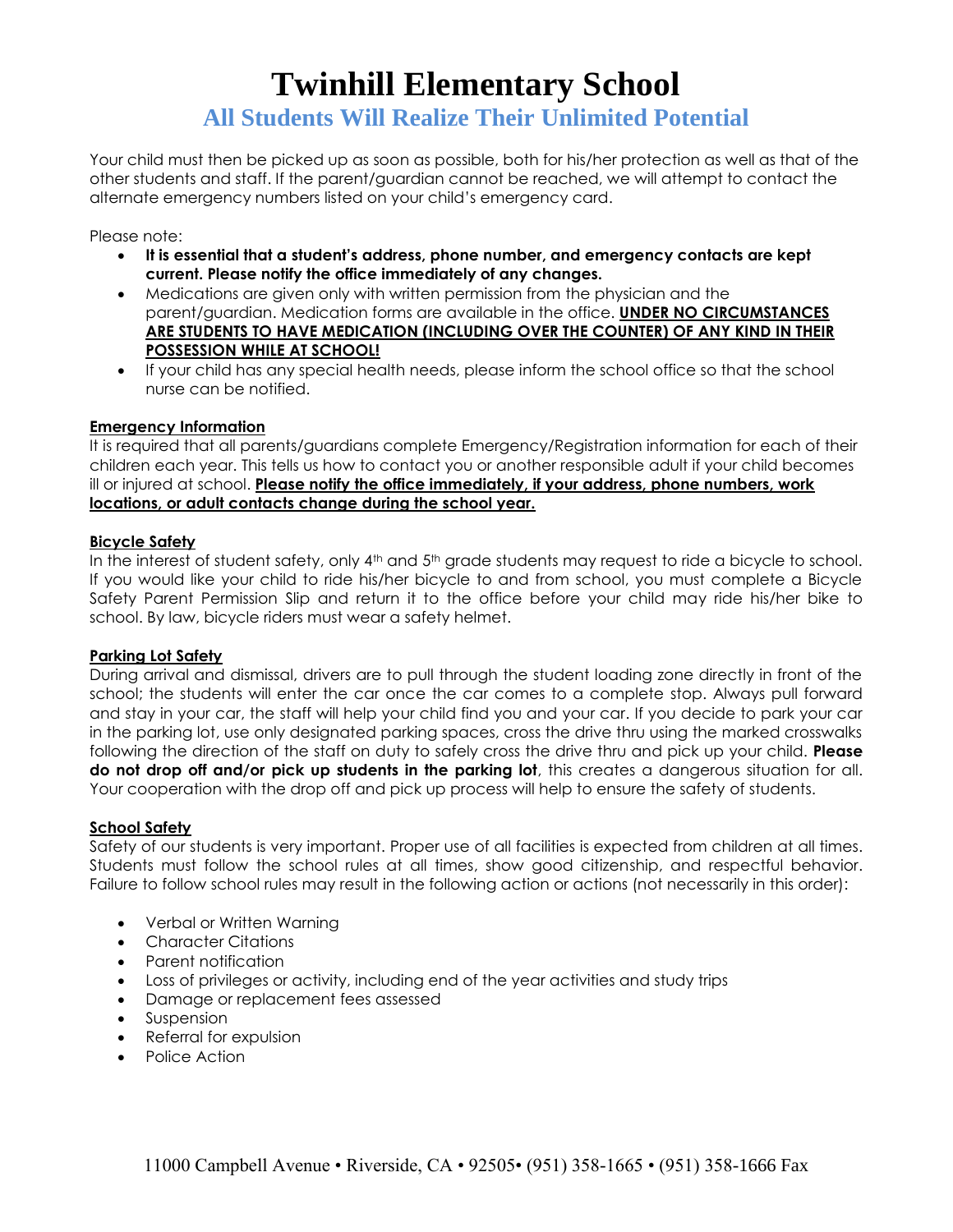**All Students Will Realize Their Unlimited Potential**

## **CURRICULUM AND INSTRUCTION**

## **Curriculum**

The curriculum of Twinhill Elementary School is established by the Alvord Unified School District bound by the California Department of Education. Students receive instruction in Language Arts, Mathematics, Social Studies, Science, Physical Education, and English Language Development. During Back-To-School Night, parents receive information which outlines standards and expectations for each grade level. Please see your child's teacher if you have any specific questions about your child's grade-level standards or materials used to meet these standards. In addition, you can directly receive standards, instruction, assessment, and materials directly from the California Department of Education at [www.cde.ca.gov.](http://www.cde.ca.gov/)

## **Books and School Equipment**

Students are responsible for all textbooks, school materials, equipment, and library books issued to them during the school year. All lost or damaged books must be paid for. If a lost book is found, money will be refunded.

## **TWINHILL DRESS CODE**

The Board of Education believes that appropriate dress and grooming contribute to a productive learning environment. The Board expects students to give proper attention to personal cleanliness and to wear clothes that are suitable for the school activities in which they participated. Students' dress and grooming must not present a health or safety hazard or a distraction which would interfere with the educational process. Board Policy 5132(a).

Students are not allowed to wear apparel that may include, but is not limited to:

- Clothing with words or graphics pertaining to violence, drugs, alcohol, gangs, profanity, sex, racist or demeaning information.
- Any gang or gang-like attire.
- Oversized or ill-fitting clothing (i.e. too big, too small, too short, low cut).
- Sleeveless tops with shoulder straps narrower than 2", bathing suits, and sleepwear.
- Unsafe jewelry or clothing, chains or weapons (including wallets on chains), spiked piercings.
- Slip-on shoes (i.e. flip-flops), shoes with wheels (i.e. Heelies)
- Excessive hair styles (i.e. Mohawks over 2") and/or unnatural hair dye/color (i.e. pink, blue, green, etc.) that will distract from the educational process.

Shoes must be safe. Shoes must include closed toes and heels and provide adequate protection.

**UNIVERSITY Fridays:** Students are encouraged to wear their class adopted "university colors" or t-shirt to show their college bound spirit. (Please see classroom teacher for information.)

**TWINHILL TUESDAY:** Students are encouraged to wear their Twinhill t-shirt or school colors (blue and white). You may order Twinhill t-shirts from the front office.

**SPIRIT DAYS:** Students may wear suggested attire for that day as long as all dress code requirements are met.

## **PARENT/GUARDIAN INVOLVEMENT AND VOLUNTEERS**

Parents are always welcome. Parents may volunteer in their child's classroom, as arranged with their child's teacher. Parents are also invited to attend the many school events (Open House, Back to School Night, Parent Teacher Conferences, and other school wide activities).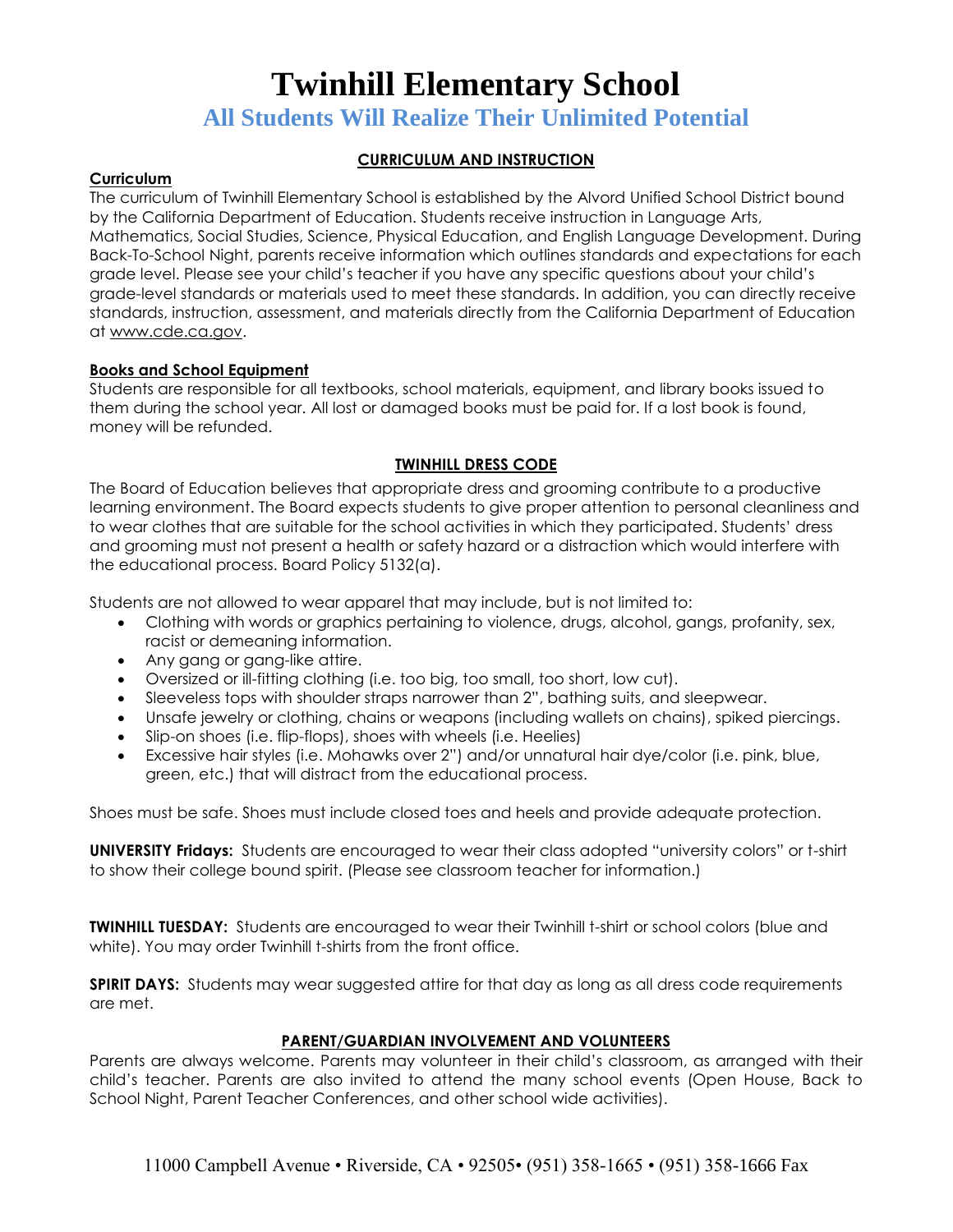Other opportunities for parent involvement include, but are not limited to:

- School Site Council (SSC)
- Parent Teacher Association (PTA)
- English Learners Advisory Committee (ELAC)
- Family Ed Nights

Under the Education Code and Penal Code 627 et al, all visitors are required to register in the school office. A valid photo ID must be presented to office staff. This provides parents an opportunity to advise the staff of their presence at school and their needs. This requirement is intended to maintain a safe, secure, and peaceful campus.

Any concerns a parent may have regarding a child other than their own must be brought to the attention of the Principal. Parents may not speak to another child regarding a discipline concern or any other incident between their own child and other student or adult. By approaching a child on campus, you violate his/her rights to be safe and secure, and open yourself to possible criminal charges.

### **CLASSROOM INTERRUPTIONS**

At Twinhill Elementary School, we have a focus on teaching, learning and instructional content. This requires limited interruptions.

- **The office will only relay messages to a child for emergency purposes.**
- **Please inform your child before they leave for school of any plans or arrangements for after school activities (i.e. pick up, daycare, half time, etc.)**
- **Be sure students have their lunch or lunch money with them before leaving for school.**

## **Special Celebrations/Birthdays**

Twinhill has a genuine focus towards academic achievement and learning. **Special Celebrations/Birthdays will not be allowed within the school day. Please refrain from bringing in snacks, gifts, balloons, etc. to recognize a student's birthday/celebration. However, families may donate an appropriate book to the classroom or school library in honor of the student's special day.**

## **HOMEWORK**

Homework assignments are teacher planned learning activities which take place outside of the student's regular school hours. Homework should allow your child additional time to reinforce the skills taught in school, be responsible, relate to the district's course of study, and relate to individual student needs and abilities.

## **REPORT CARDS**

Report cards are issued two times throughout the school year (Semester 1 and Semester 2). Progress Reports are sent home 2 times each semester for students in danger of not meeting grade level standards in one or more subjects. If you have questions, please contact your child's teacher.

## **SCHOOL STUDY TRIPS**

In the event a class or a group of students attend a study/field trip, a permission slip will be sent home and must be signed by the parent/guardian for the student to attend. If a student**'**s behavior and/or discipline prior to the event calls into question the safety or successfulness of the trip, the student may not be allowed to attend.

## **CHARACTER COUNTS**

At Twinhill Elementary School, we are teaching students appropriate behaviors and character through the following traits.

## **Trustworthy**

11000 Campbell Avenue • Riverside, CA • 92505• (951) 358-1665 • (951) 358-1666 Fax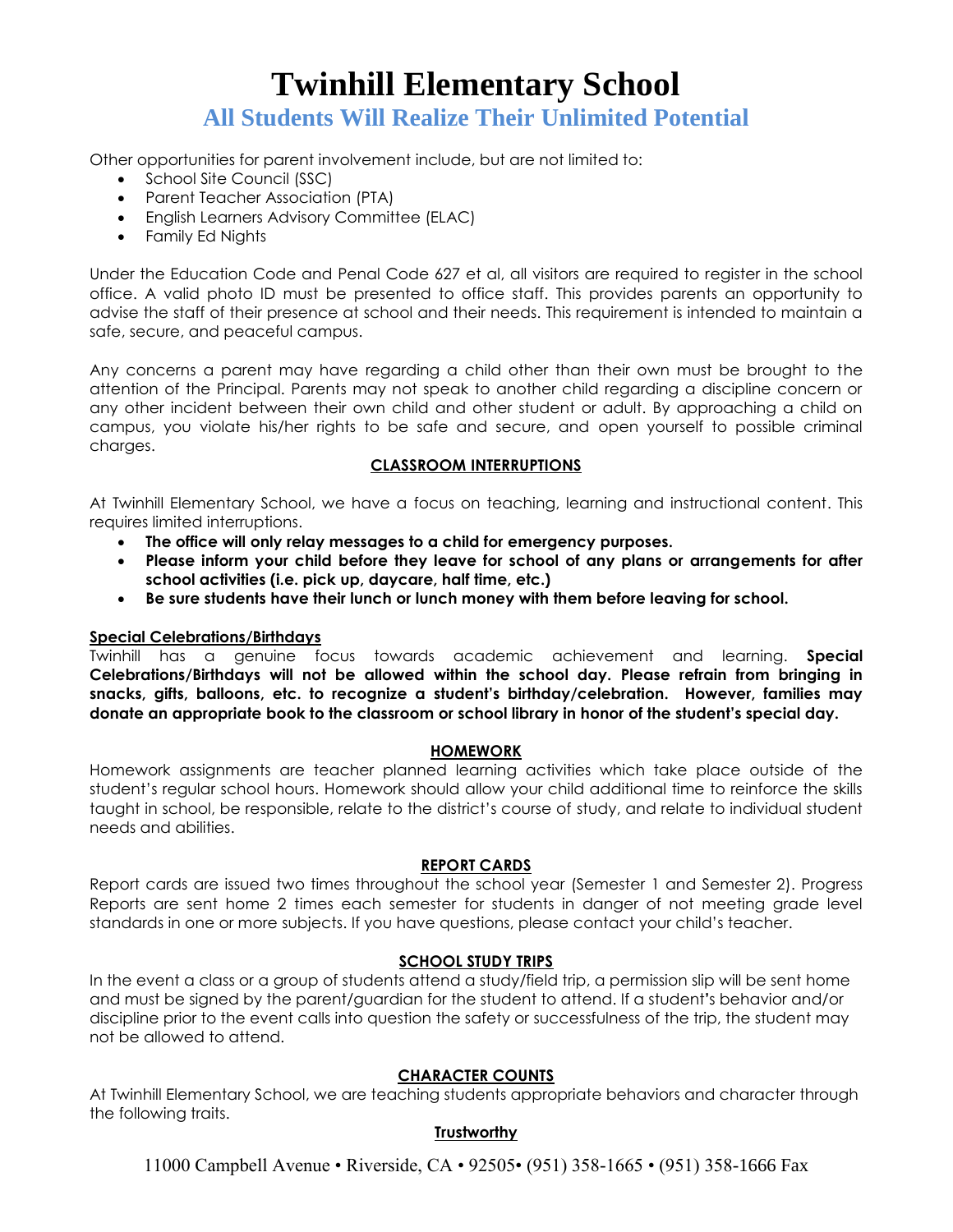## **All Students Will Realize Their Unlimited Potential**

Be **honest** - Don't deceive, cheat or steal. Be **reliable** - do what you say you'll do. **Do the right thing**. Build a good reputation. Be **loyal** - stand by your family, friends, and country.

### **Respect**

Treat others with respect; follow the **Golden Rule**. Be tolerant **of differences**. Use good **manners,** not bad language. Be **considerate** of the feelings of others. Don't threaten, hit, or hurt anyone. **Deal peacefully** with anger, insults, and disagreements.

## **Responsible**

Do what you are supposed to do. **Persevere** - keep on trying! Always **do your best**. Use **self-control**. Be **self-disciplined**. Think before you act. Be **accountable** for your choices.

**Fair**

**Play by the rules**. Take turns and **share.** Be open-minded; **listen** to others. Don't take advantage of others. **Don't blame others** carelessly.

**Caring** Be kind. Be **compassionate** and show you care. Express **gratitude**. **Forgive** others. **Help** others. **Citizenship**

**Do your share** to make your school and community better? **Cooperate**. Be a **good neighbor**. **Get involved** in community affairs. **Stay informed**; vote. **Obey** laws and rules. **Respect** authority. **Protect** the environment

## **SCHOOL RULES**

## **BE READY BE RESPECTFUL BE RESPONSIBLE**

## **Playground and Hall Rules**

Students must follow directions given by all staff. This includes the principal, all teachers, substitutes, secretaries, custodians, campus supervisors, bus drivers, etc.

Play on the grounds should be safe and respectful.

Fighting, hitting, pushing, kicking, pretend fighting, chasing, wrestling, tackling, throwing objects, tackle football, and other aggressive play is **not** allowed.

All equipment and games are to be used and played appropriately.

- No swinging on tetherballs or chains.
- No climbing on backstops, fences, soccer poles, or basketball poles.
- No hanging on volleyball nets, etc.
- No kicking or bouncing balls in halls or restrooms.
- No leaving school to get a ball.
- No jumping off of swings or raising swings.
- No kicking red balls or volleyballs.
- No kicking balls on blacktop.
- Getting drinks and using the restroom are to be done at recess.
- No drinks or restroom use is allowed after the bell.
- No spitting water, playing, climbing in bathrooms or other harmful activities is allowed.

Equipment (i.e. balls) from home must have the student's name written on it. Neither the school nor its staff is responsible for the loss or damage to any personal equipment.

Students **may not** bring personal property to school unless he/she has prior approval from the teacher and/or principal.

Unauthorized items will be taken away.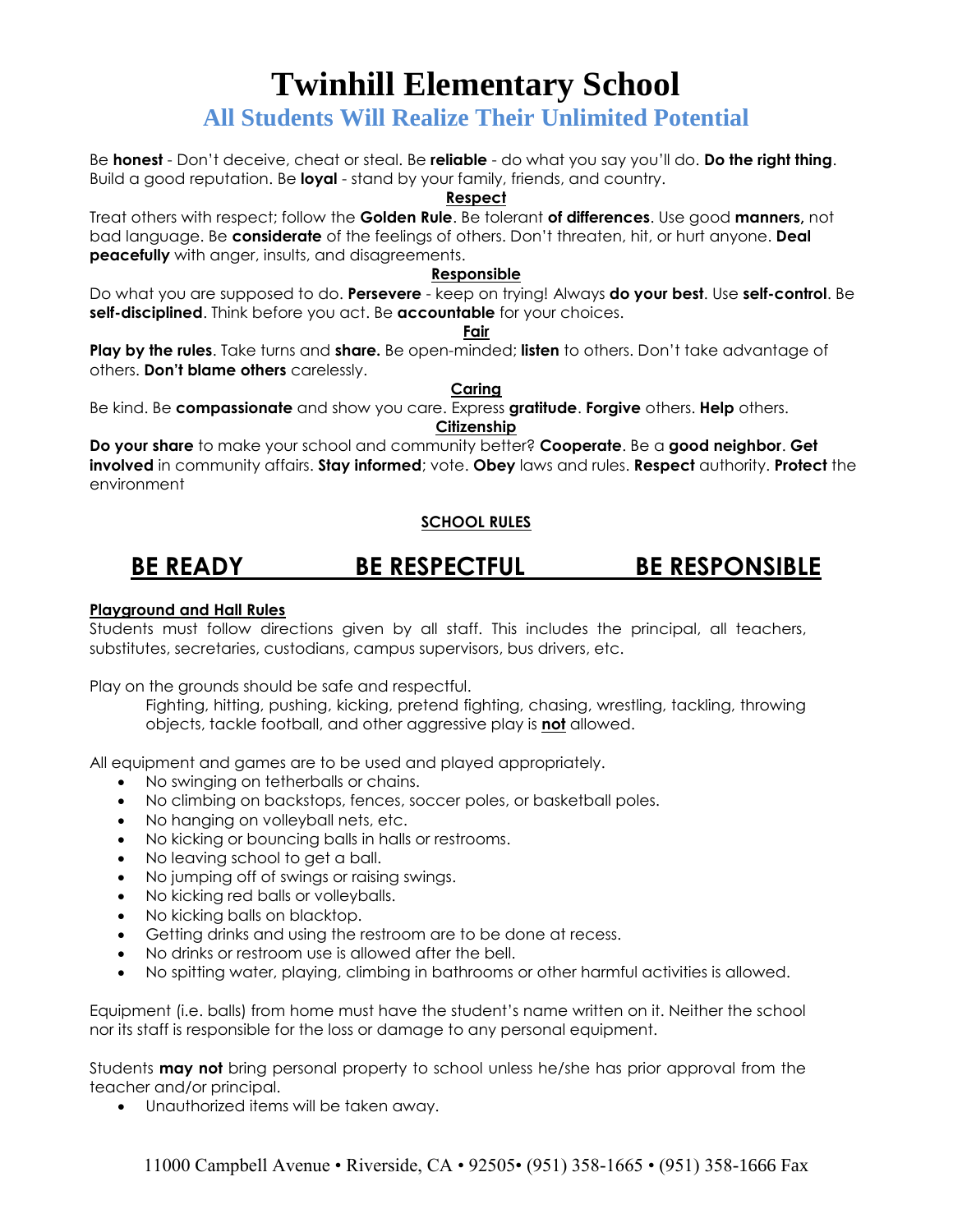**All Students Will Realize Their Unlimited Potential**

- No hardballs, bats, toys, radios, **pagers**, **cell phones,** etc... These items will be confiscated and returned to the parent/guardian only.
- No items may be sold or exchanged.
- No dangerous objects shall be brought to school, (matches, knives, etc.) or items resembling a dangerous object (water guns, toy knives, etc.)
- No electronic devices (i.e. music player, video games, cell phones)

Students are to be considerate and courteous to both adults and students.

- Swearing, gestures, name calling, or harassment are not allowed.
- No making fun of someone because of their race, religion, or gender.

Students will line up and pass from one area to another in a quiet, orderly manner.

- No cutting in line or saving places.
- No roughhousing while standing in line.
- Students will stand or sit in correct bus lines and wait to be excused.
- Students will go up and down stairs in a single file line holding on to the hand rail.

Students will behave appropriately during assemblies.

- No booing, whistling, or other disrespectful behavior.
- We will enter the room in a quiet, orderly way.
- We will look at and listen to the speaker.
- We will keep hands, feet, and objects to ourselves.
- We will be polite and mannerly.

Students are to keep the school clean.

- No throwing of food or paper on the ground.
- No eating on the playground except in designated areas with teacher permission.
- No gum chewing.
- No destroying or defacing school property.

Our campus is closed to ensure the safety of students, teachers, and staff. Parents will say goodbye to their children at the gate. If there is a need to talk to their children's teacher, parents must sign in with the office, present a valid photo ID and get a visitor sticker. If you wish to visit a classroom, please make an appointment by calling the school or contacting the teacher at least one day in advance.

## **CAFETERIA RULES**

- We will keep hands, feet, and objects to ourselves.
- We will be polite and mannerly.
- We will talk in soft voices.
- We will remain seated until dismissed.
- We will pick up all of our trash. No food will be taken to the playground.
- We will follow the Campus Supervisors' directions the first time they are given.

## **CHARACTER VIOLATIONS**

Violations may be issued by staff that *witness* or *verify* inappropriate behavior. If a student receives a **citation**, the following steps may occur. Please go over these steps and examples with your child.

**Character Citation:** A violation describes a character trait not demonstrated by a student and appropriate consequences.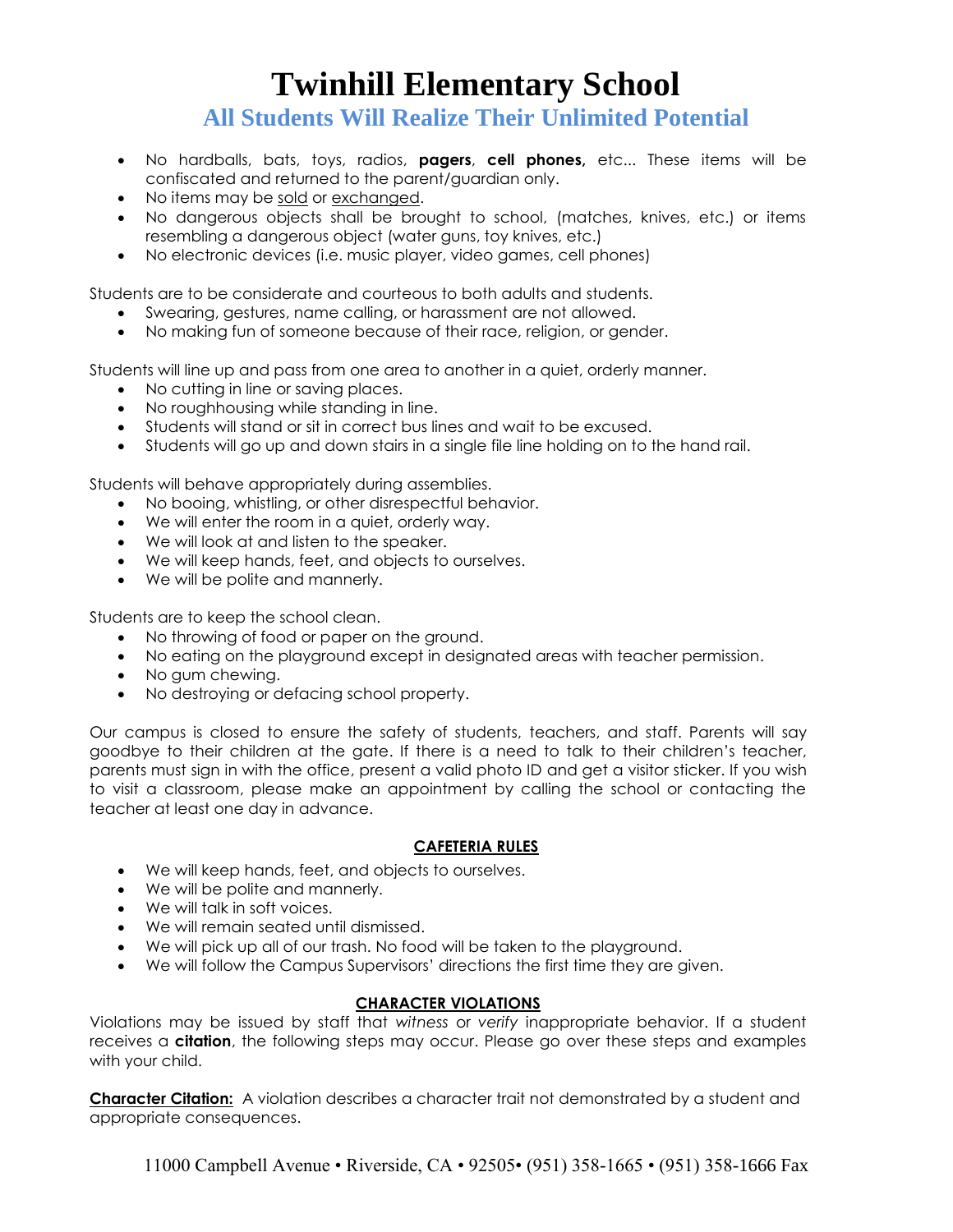**All Students Will Realize Their Unlimited Potential**

**Re-thinking form:** Students may be asked to complete a re-thinking form, which asks them "What did you do? Why did you do that? List four other things you could have done. What will you do next time?" A staff member will discuss the answers with the student in teaching them appropriate behaviors.

**Suspension Notice:** Suspensions are given for more serious offenses. Suspensions may include 1- 5 days and/or a recommendation for expulsion.

### LISTED BELOW ARE **SOME** EXAMPLES OF VIOLATION BEHAVIORS

Chasing, tripping, kicking, hitting, rough-housing Damaging or littering the school property Disruption of learning Disobedience, talking back Fighting or play fighting Leaving school grounds Persistent misuse or dangerous use of equipment Profanity, inappropriate gestures Throwing food, rocks, sand, etc. Illegal or dangerous objects at school

*NOTE*

Any of the above school offenses may be serious enough to require a suspension or recommendation for expulsion, even if it is a FIRST offense.

## **DUE PROCESS**

Prior to the decision to suspend a student an informal conference will be held with the principal/designee. At this time the pupil will have an opportunity to know what s/he is accused of and to tell his/her side. The parent shall be notified as soon as possible by telephone or other reasonable means with the decision to suspend their child. A notice of suspension will be given to the student's parent/guardian and a conference may be requested. Suspension and expulsion policies may be found in the Parent Guide Annual Notification of Rights & Responsibilities.

## **CALIFORNIA EDUCATIONAL CODE**

**48900** enumerate specific offenses as serious enough to warrant suspensions and in some cases expulsion. Those offenses are listed below:

**A.** (1) Caused, attempted to cause, or threatened to cause physical injury to another person.

- **A. (2) Willfully used force or violence upon the person of another, except in self-defense.**
- **B. Possessed, sold, or otherwise furnished any firearm, knife, explosive, or other dangerous object.**

**C. Unlawfully possessed, used, sold, or otherwise furnished, or been under the influence of any controlled substance (as defined in Section 11053 of the Health and Safety Code), an alcoholic beverage, or any intoxicant of any kind.**

**D. Unlawfully offered, arranged, or negotiated to sell any controlled substance, an alcoholic beverage, or any intoxicant of any kind, and then either sold, delivered, or otherwise furnished to any person another liquid, substance, or material and represented the liquid, substance, or material as a controlled substance, alcoholic beverage or intoxicant.**

- **E. Committed or attempted to commit robbery or extortion.**
- **F.** Caused or attempted to cause damage to school property or private property.
- **G.** Stolen or attempted to steal school property or private property.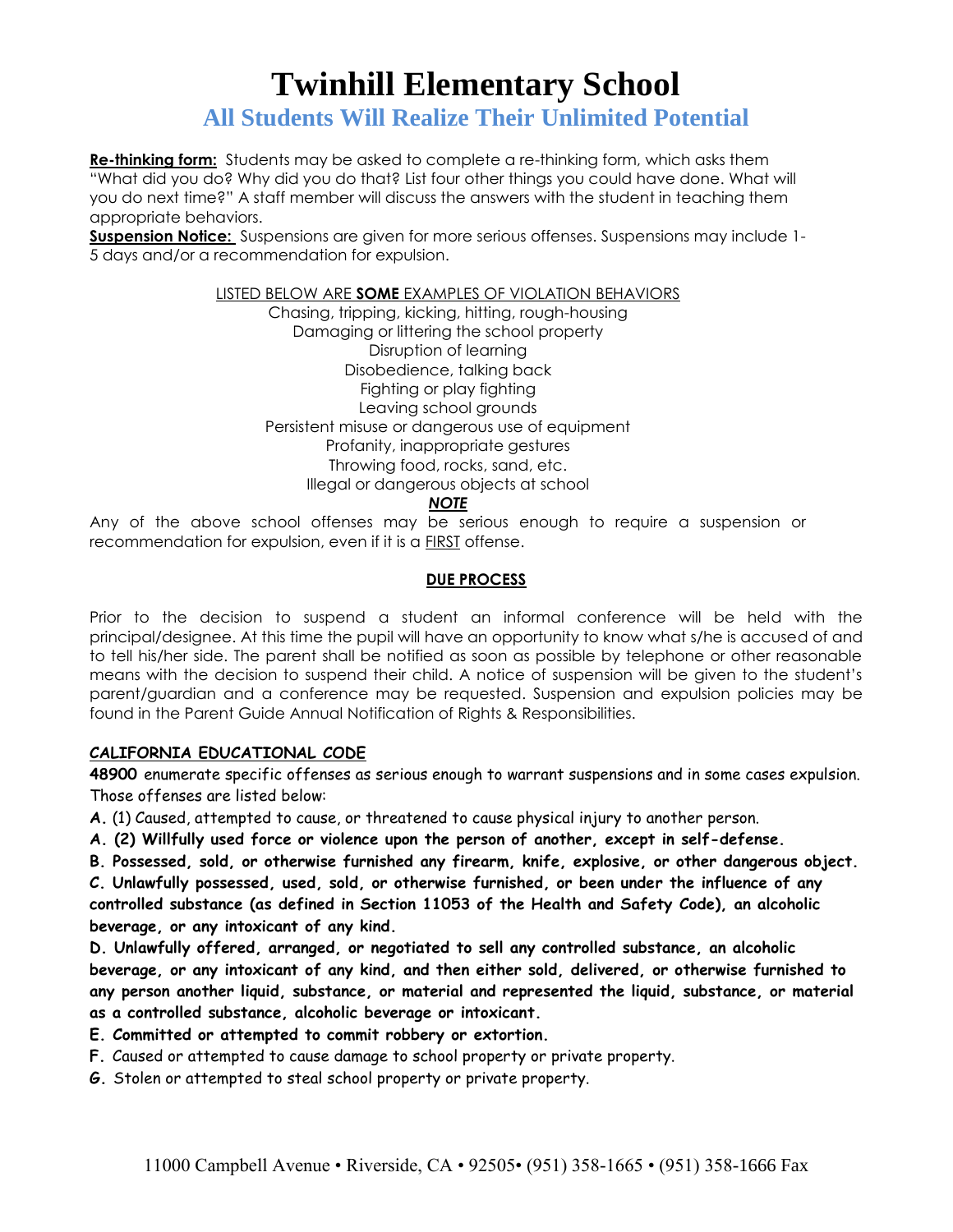**All Students Will Realize Their Unlimited Potential**

**H.** Possessed or used tobacco, or any product containing tobacco or nicotine products, including but not limited to, cigarettes, cigars, miniature cigars, clove cigarettes, smokeless tobacco, snuff, chew packets, and betel.

**I.** Committed an obscene act or engaged in habitual profanity or vulgarity.

**J.** Had unlawful possession of, or unlawfully offered, arranged, or negotiated to sell any drug paraphernalia.

**K**. Disrupted school activities or willfully defied the valid authority of supervisors, teachers, administrators, school officials, or other school personnel engaged in the performance of their duties. **L**. Knowingly received stolen school property.

**M.** Possessed an imitation firearm replica of a firearm that is as substantially similar in physical properties to an existing firearm as to lead a reasonable person to conclude that the replica is a firearm.

**N. Committed or attempted to commit a sexual assault or battery**.

**O.** Harassed, threatened, or intimidated a pupil who is a complaining witness or witness in a school disciplinary proceeding for the purpose of either preventing the pupil from being a witness or retaliating against that pupil for being a witness, or both.

**P.** Unlawfully offered, arranged to sell, negotiated to sell, or sold the prescription drug Soma.

**Q.** Engaged in, or attempted to engage in hazing as defined in Section 32050.

**R.** Engaged in an act of bullying. For purposes of this subdivision, the following terms have the following meanings:

(1) "Bullying" means any severe or pervasive physical or verbal act or conduct, including communications made in writing or by means of an electronic act, and including one or more acts committed by a pupil or group of pupils as defined in Section 48900.2, 48900.3, or 48900.4, directed toward one or more pupils that has or can be reasonable predicted to have the effect of one or more of the following:

(A) Placing a reasonable pupil or pupils in fear of harm to that pupil's person or property.

(B) Causing a reasonable pupil to experience a substantially detrimental effect on his or her physical or mental health.

(C) Causing a reasonable pupil to experience substantial interference with his or her academic performance.

(D) Causing a reasonable pupil to experience substantial interference with his or her ability to participate in or benefit from services, activities, or privileges provided by a school.

(2) "Electronic act" means the transmission of a communication, including, but not limited to a message, text, sound, or image, or a post on a social network Internet Website, by means of an electronic device, including, but not limited to, a telephone, wireless telephone or other wireless communication device, computer or pager.

(3) "Reasonable pupil" means a pupil, including, but not limited to, an exceptional needs pupil, who exercises average care, skill and judgment in conduct for a person of his or her age, or for a person of his or her age with his or her exceptional needs.

**T.** Aid or abet the infliction or attempted infliction of physical injury.

**EC 48900.2** engaged in sexual harassment against school personnel or other pupils. (grades 4-12 only)

**EC 48900.3** Caused, attempted to cause, threatened to cause or participated in an act of hate violence. (Grades 4-12 only)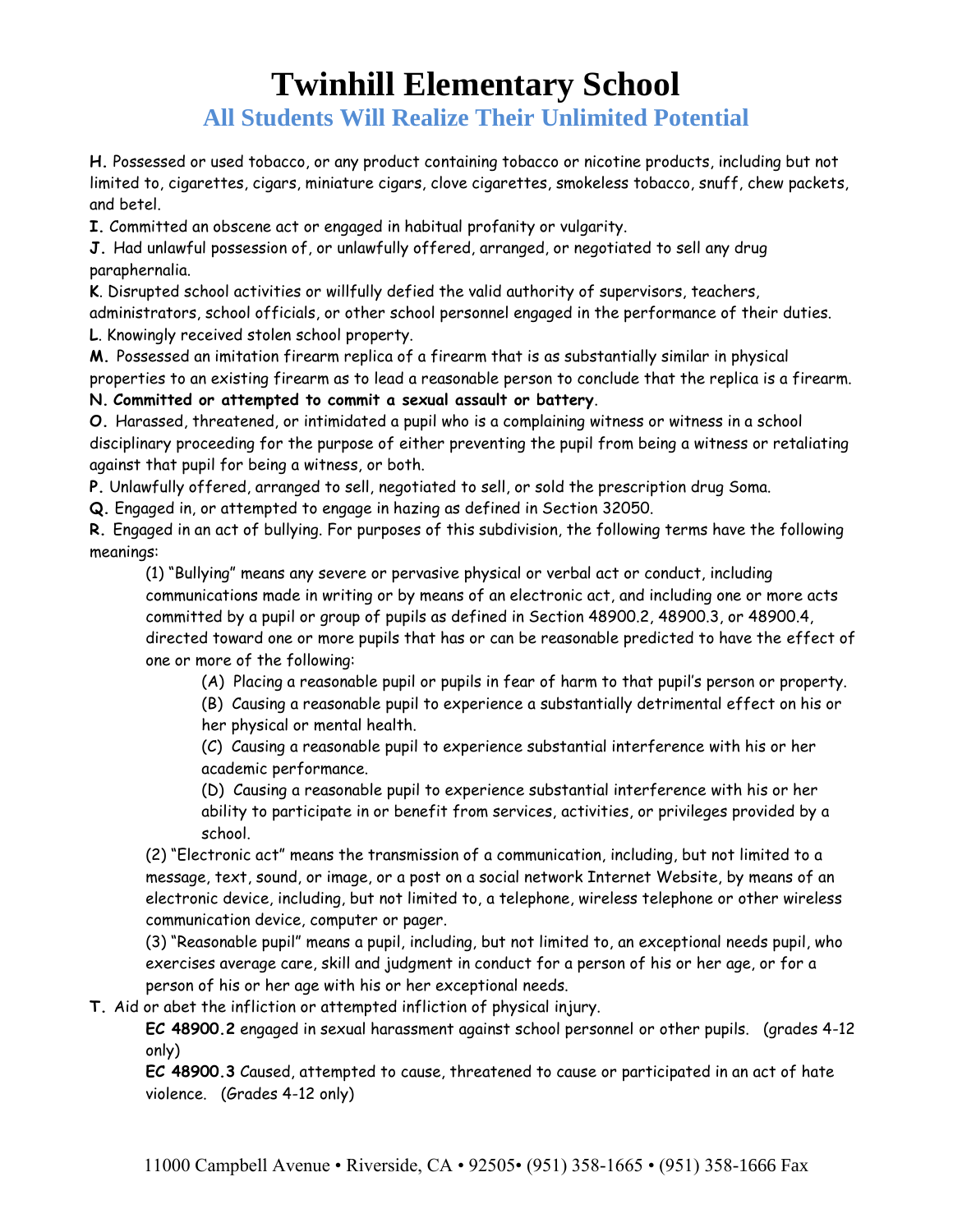**All Students Will Realize Their Unlimited Potential**

**EC 48900.4** Intentionally engaged in harassment, threats, or intimidation which is (a) directed against one or more students; (b) severe or pervasive, and (c) has the actual and expected effect of materially disrupting classes, creating substantial disorder, and creates an intimidating or hostile education environment. (Grades 4-12 only)

**EC 48900.7** Terroristic threats against school officials, school property, or both.

**48915** Requires a principal to recommend expulsion for specific offenses as follows:

**C (c1 – c5)** Principal shall immediately suspend and shall recommend expulsion for the following:

(C1) Possessing, selling, or otherwise furnishing a firearm (verified by an employee of the school district).

- (C2) Brandishing a knife at another person.
- (C3) Unlawfully selling a controlled substance.

(C4) Committing or attempting to commit a sexual assault as defined in subdivision (n) of Section 48900 or committing a sexual battery as defined in subdivision (n) of Section 48900.

(C5) Possession of an explosive.

 **A (a1A-a1E)** Principal shall recommend expulsion for the following unless the principal finds that expulsion is inappropriate, due to the particular circumstances:

(a1A) Causing serious physical injury to another person, except in self-defense.

(a2B) Possession of any knife, explosive, or other dangerous object of no reasonable use to the pupil at school.

(a3C) Unlawful possession of any controlled substance except for the first offense for the possession of not more than one ounce of marijuana, other than concentrated cannabis.

- (a4D) Robbery or extortion.
- (a5E) Assault or battery upon any school employee.

In some cases, a student's behavior may violate the California Penal Code in addition to the Education Code. If the school has knowledge of such an occurrence, we are obligated to report it to the Police Department. The following behaviors are some examples of violations of the Penal Code that must be reported to the Police Department:

- Possession, sale, or use of controlled substances.
- Possession of a weapon.
- Possession of explosives (Firecrackers are classified as explosives.)
- Theft or vandalism of District property.
- Assault against a District employee.
- Sexual assault or batter.

**If you have information regarding students breaking these laws or other school rules and would like to make an anonymous report, please call the NEED TO TELL tip line at (951) 509-NEED (951- 509-6333). To report graffiti call 866-TAG-FREE (866-824-3733)**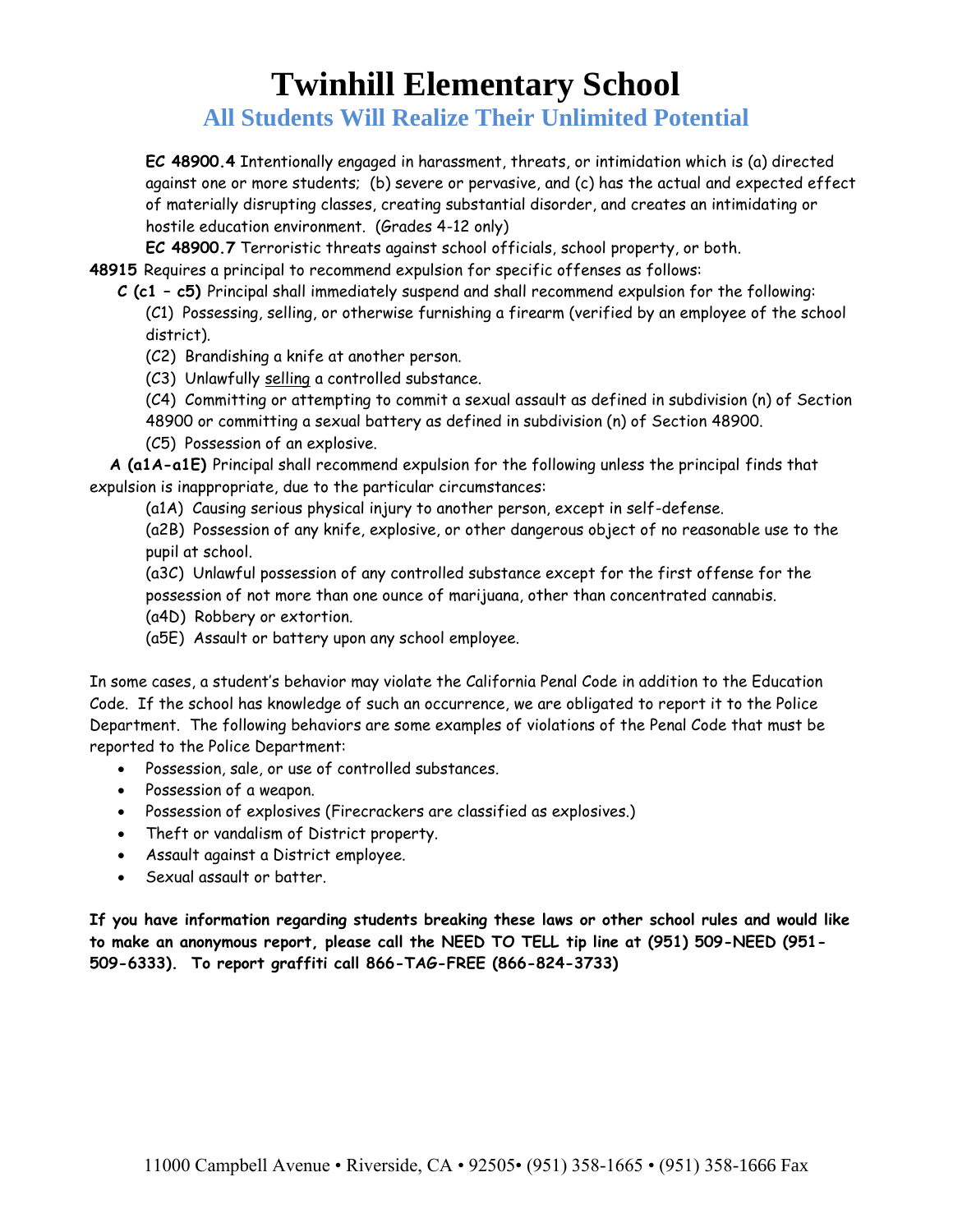## **All Students Will Realize Their Unlimited Potential**

## **ASISTENCIA ESCOLAR**

El primer paso para el éxito escolar es estar presente todos los días. La asistencia es de vital importancia si es que sus niños piensan desarrollar habilidades académicas y para una carrera. Queremos recomendarles que planeen sus vacaciones y salidas especiales dentro de los días que no hay sesiones escolares o en días festivos.

El Código de Educación de California, requiere que los niños asistan a la escuela diariamente. Si sus niños van a faltar a la escuela, necesitan mandar una nota o llamar por teléfono a la oficina ya sea el mismo día o al día siguiente para explicar la razón de la falta. Si ustedes no verifican las faltas de sus niños con la oficina escolar, deberemos considerar la falta como injustificada y sin verificación.

Las faltas son justificadas solamente cuando el estudiante está ausente por las siguientes razones:

- 1. Enfermedad
- 2. Cuarentena
- 3. Cita con el doctor
- 4. Por asistir al funeral de un miembro inmediato de la familia.

Si el estudiante está ausente por cualquier otra razón, la falta será registrada como injustificada.

El Distrito Escolar Unificado Alvord tiene una enfermera disponible de lunes a viernes de 7:30 a.m. a 8:30 a.m. en el Centro de Servicios Estudiantiles (10365 Keller Avenue, Riverside, CA 92505) para identificar problemas de salud o proporcionar autorización para que los estudiantes regresen a la escuela después de haber tenido alguna condición contagiosa tal como piojos, conjuntivitis, urticarias y varicela. Los padres pueden llamar al (951)509- 5000 de lunes a viernes de 7:30 a.m. a 8:30 a.m. si es que tienen preguntas relacionadas con problemas de salud de los niños en edad escolar.

Se espera que los estudiantes lleguen puntualmente a la escuela y listos para aprender. **Puntualmente significa que deben estar formados en cuanto suene la primera campana a las 8:00 a.m.** Cualquier estudiante que llegue después de que suene la campana, será considerado tarde. Los estudiantes que lleguen tarde, deberán ir a la oficina para recibir una nota de admisión antes de entrar al salón de clase.

#### **Salir y Regresar Durante las Horas de Clases**

Aunque preferimos que programen sus citas después de las horas escolares, entendemos que puede ser difícil. Si es necesario que recojan a sus niños, les pedimos que primero vengan a la oficina en donde llamaremos al salón de sus niños en lo que usted firma el registro de salida. **Si alguna persona que no es el padre/madre va a recoger a sus niños, es necesaria que sea incluida en los documentos de inscripción del estudiante.** Se requiere de una identificación con fotografía y que el nombre de los adultos autorizados esté en los documentos de inscripción. Si el estudiante regresa dentro de las horas de clase, será admitido a través de la oficina escolar.

#### **Llegada de los Estudiantes**

#### **Los estudiantes no deben llegar antes de las 7:45 a.m**.

En cuanto lleguen:

- Los estudiantes deberán formarse solamente en las áreas designadas.
- Los estudiantes no pueden abandonar sin permiso, el patio de juegos o área designada.
- Antes, durante o después de clase, no se permite, correr, permanecer en los baños, pasillos, espacios para bicicletas, área de autobús y otras áreas que no sean parte del patio de juegos.

#### **Servicios de Salud**

#### **SALUD Y SEGURIDAD**

Una asistente de salud puede estar disponible durante la semana y una enfermera está de guardia durante las horas escolares para asegurar y mejorar la salud de los estudiantes y empleados de la Escuela Primaria Twinhill. Sin embargo, en la escuela los niños nunca son diagnosticados o atendidos por una enfermedad o lesión. La ley solamente permite los primeros auxilios. Si un niño se lastima, tiene fiebre o presenta otro síntoma o enfermedad, se notificará al padre mencionado en los documentos de inscripción. Sus niños deberán ser recogidos lo más pronto posible, tanto por su seguridad como por la de otros estudiantes y empleados. En caso de que no se pueda contactar al padre/guardián intentaremos los números de los contactos alternos mencionados en los documentos de inscripción de sus niños.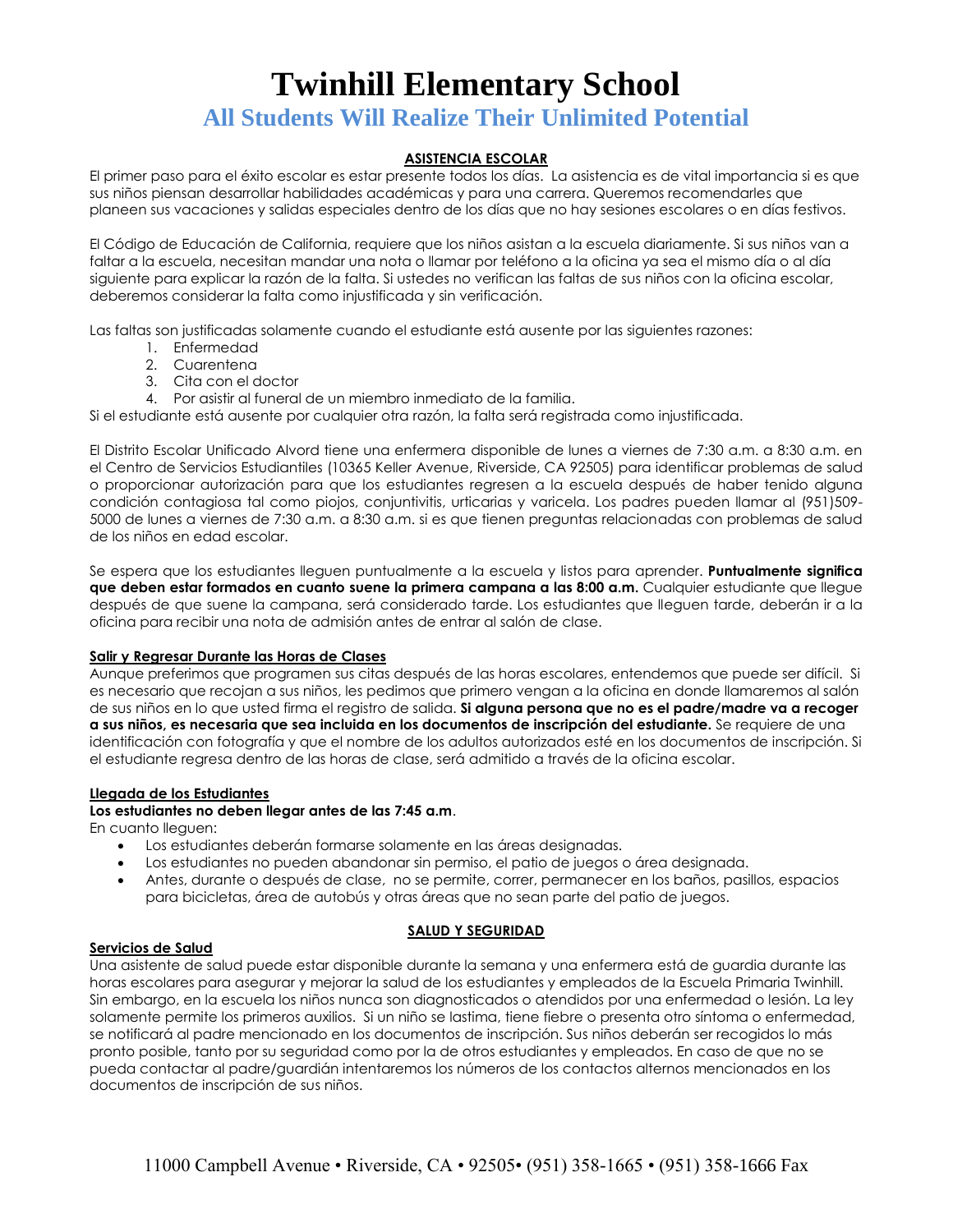**All Students Will Realize Their Unlimited Potential**

Recuerden que:

- **Es esencial que el domicilio del estudiante, número de teléfono y contactos de emergencia se mantengan actualizados. Favor de notificar a la oficina inmediatamente que ocurra algún cambio.**
- Los medicamentos solamente son administrados con el permiso por escrito del doctor y de los padres/guardianes. Los documentos para medicamentos están disponibles en la oficina. ¡**BAJO NINGUNA CIRCUNSTANCIA SE PERMITE QUE LOS ESTUDIANTES ESTÉN EN POSESIÓN DE MEDICAMENTOS DE CUALQUIER TIPO (INCLUYENDO SIN RERCETA) MIENTRAS ESTÉN EN LA ESCUELA!**
- Si sus niños tienen algunas necesidades especiales de salud, favor de informar a la oficina escolar para que la enfermera escolar sea notificada.

#### **Información de la Tarjeta de Emergencia**

Es un requisito que todos los padres/guardianes completen anualmente la información de Emergencia/Inscripción para cada uno de sus niños. Esto nos ayuda para ponernos en contacto con usted o con otro adulto responsable, en el caso de que sus niños se enfermen o se lastimen en la escuela. Por favor, notifiquen inmediatamente a la oficina si es que su domicilio, número de teléfono, lugar de trabajo, o adultos de contacto cambian durante el año escolar.

#### **Seguridad Con el Uso de Bicicletas**

Con el interés en la seguridad de los estudiantes, solamente los del 4<sup>to</sup> y 5<sup>to</sup> grado pueden solicitar el permiso para manejar su bicicleta a la escuela. Si ustedes quieren que sus niños manejen bicicleta a y de la escuela, deben completar el formulario de permiso "*Bicycle Safety Parente Permisión* Slip" y regresarlo a la oficina antes de que sus niños puedan manejar la bicicleta a la escuela. Por ley, los que manejan bicicleta deben usar casco de seguridad.

#### **Seguridad en el Estacionamiento**

Durante la hora de entrada y salida, los conductores deben manejar hasta el frente de la escuela; los estudiantes subirán al auto en cuanto este pare completamente después del cruce peatonal. Siempre avancen y permanezcan dentro del auto. Los empleados ayudarán para que sus niños lo encuentren. Si deciden estacionar su auto en el estacionamiento, solamente usen los espacios designados, atraviese usando el paso peatonal siguiendo las instrucciones de los empleados encargados para cruzar de manera segura y recoger a sus niños. **Por favor no dejen o recojan estudiantes en el estacionamiento**, esto crea una situación peligrosa para todos. Su cooperación en el proceso de dejar y recoger ayudará a asegurar la seguridad de los estudiantes.

#### **Seguridad Escolar**

La seguridad de nuestros estudiantes es muy importante. Se espera que todos los estudiantes siempre usen el plantel escolar de manera apropiada. Los estudiantes siempre deben de seguir las reglas de la escuela, demostrar un buen civismo y conducta respetuosa.

El no cumplir con las reglas escolares, demostrar el buen civismo y/o comportamiento respetuoso puede resultar en una o varias de las sanciones siguientes: (no necesariamente en éste orden):

- Advertencia verbal o por escrito
- Infracciones por mal carácter
- Notificación a los padres
- Pérdida de privilegios o actividades, incluyendo las actividades de fin de año y excursiones
- Costo asignado determinado por los daños o reemplazo
- Suspensión
- Recomendación de expulsión
- Acción policíaca

#### **PLAN DE ESTUDIOS E INSTRUCCIÓN**

#### **Plan de Estudios**

El plan de estudios de la Escuela Primaria Twinhill es establecido por el Distrito Escolar Unificado Alvord, aprobado por el Departamento de Educación de California. Los estudiantes reciben instrucción en Artes de Lenguaje, Matemáticas, Estudios Sociales, Ciencias, Educación Física y Desarrollo del Idioma Inglés. Durante la Noche de Regreso a Clases, los padres reciben información que resume los estándares y expectativas para cada nivel de grado. Favor de ponerse en contacto con el maestro de sus niños si tienen alguna pregunta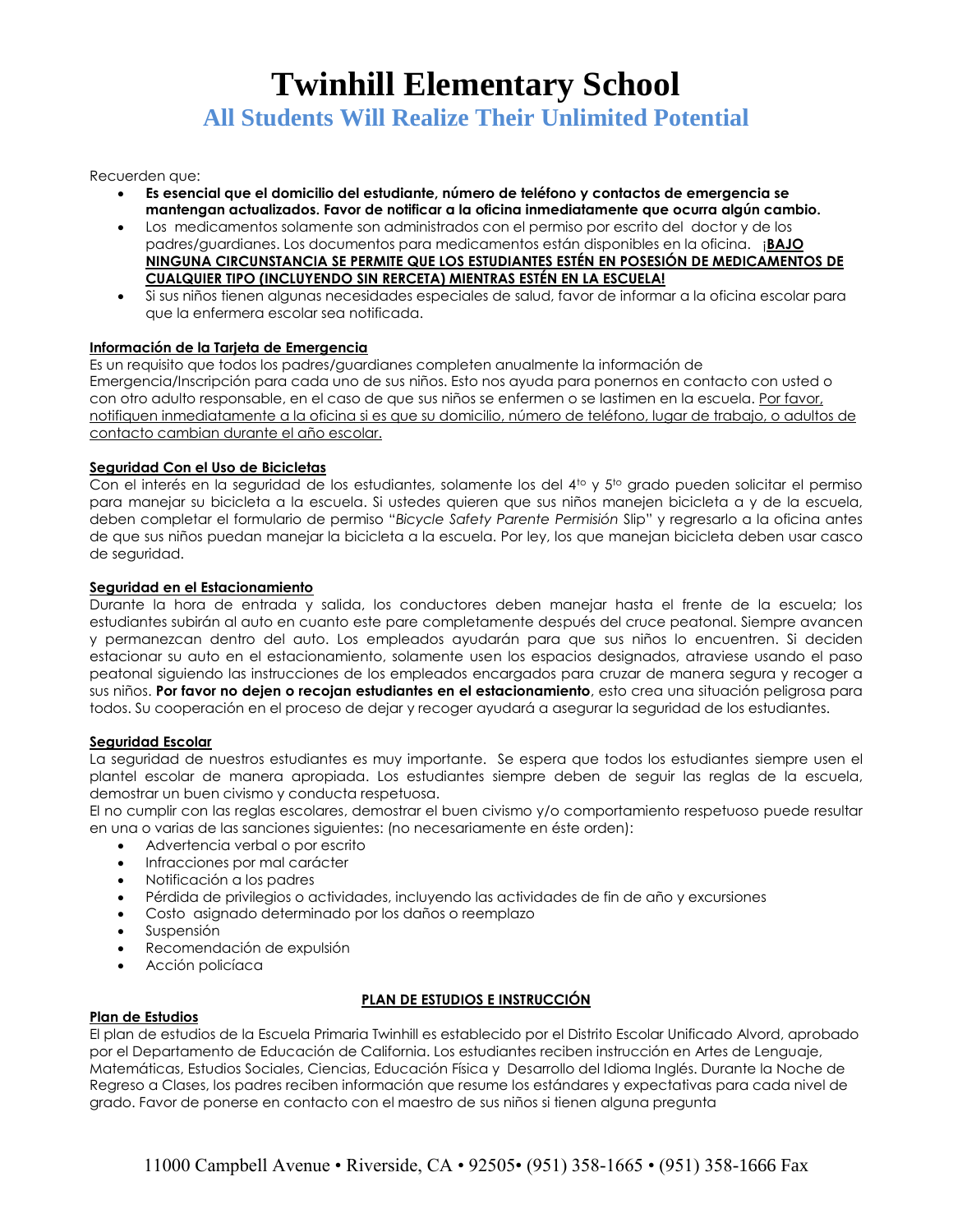Específica acerca de los estándares de nivel de grado de sus niños o de los materiales usados para cubrirlos. Además, ustedes pueden recibir estándares, instrucción, evaluaciones y materiales directamente del Departamento de Educación de California [www.cde.ca.gov.](http://www.cde.ca.gov/)

#### **Libros y Equipo Escolar**

Los estudiantes son responsables de todos los libros de texto, materiales escolares, equipo y libros prestados por la biblioteca durante el año escolar. Todos los libros extraviados o dañados deberán ser pagados. Si el libro es recuperado, se hará la devolución del dinero pagado.

## **CODIGO DE VESTUARIO EN TWINHILL**

La Mesa Directiva de Educación cree que el vestirse y arreglarse apropiadamente contribuye a un ambiente de aprendizaje productivo. La Mesa Directiva de Educación espera que los estudiantes presten la atención apropiada a la limpieza personal y al usar ropa apropiada para las actividades escolares en las que participan. El vestuario y el arreglo personal de los estudiantes no deben de presentar un peligro para la salud y la seguridad o una distracción que interfiera con el proceso educativo. Póliza de la Mesa Directiva 5132 (a)

No se permite que los estudiantes usen ropa la cual puede incluir pero no se limita a:

- Ropa con palabras o gráficos acerca de la violencia, las drogas, el alcohol, las pandillas, malas palabras, sexo, racista o información degradante.
- Cualquier pandilla o ropa de pandillas similar.
- Ropa demasiado grande o mal ajustada (es decir, demasiado grande, demasiado pequeño, demasiado corto, escotado).
- Blusas sin mangas con tirantes estrechos menos de 2 ", trajes de baño y ropa de dormir.
- Joyas o ropa en condiciones de riesgo, cadenas o armas (incluyendo carteras con cadenas), aretes claveteados.
- Sandalias, o zapatos con ruedas (es decir Heelies)
- El exceso de estilos de pelo (es decir, Mohawks más de 2") y/o tinte/color del cabello anormal (por ejemplo, rosa, azul, verde, etc.) esto distrae del proceso educativo.

Los zapatos deben ser seguros. Deben ser cerrados de la punta y talón y proporcionar protección adecuada.

**Viernes de "UNIVERSIDAD":** Recomendamos que los estudiantes usen los colores o la camiseta de la "Universidad que adoptaron" para demostrar que su "objetivo es la universidad." (Favor de preguntar a el/la maestro/a de clases para más información).

**MARTES DE TWINHILL:** Recomendamos que los estudiantes usen la camiseta de Twinhill o los colores escolares (azul y blanco). Pueden ordenar camisetas de Twinhill en la oficina.

**DÍAS DE ESPÍRITU ESCOLAR:** Los estudiantes pueden usar el vestuario sugerido para el día, siempre y cuando cumplan con los requisitos del reglamento del atuendo.

## **PARTICIPACIÓN DE PADRES/GUARDIANES Y VOLUNTARIOS**

Los padres siempre son bienvenidos. Los padres pueden ser voluntarios en el salón de sus niños, según sea planeado con anterioridad con el maestro. También se invita a los padres a participar en diversas actividades escolares. (Noche de Exhibición Escolar, Noche de Regreso a la Escuela, Conferencias de Padres y Maestros y otras actividades escolares).

Otras oportunidades para que los padres participen incluyen pero no se limitan a:

- Concilio Escolar (SSC)
- Asociación de Padres y Maestros (PTA)
- Comité Consejero para Aprendices del Idioma Inglés (ELAC)
- Noche Familiar

Bajo el Código de Educación y el Código Penal 627 et al, se requiere que todos los visitantes se registren en la oficina. Deberá presentar una identificación válida. Esto les da la oportunidad a los padres de anunciar al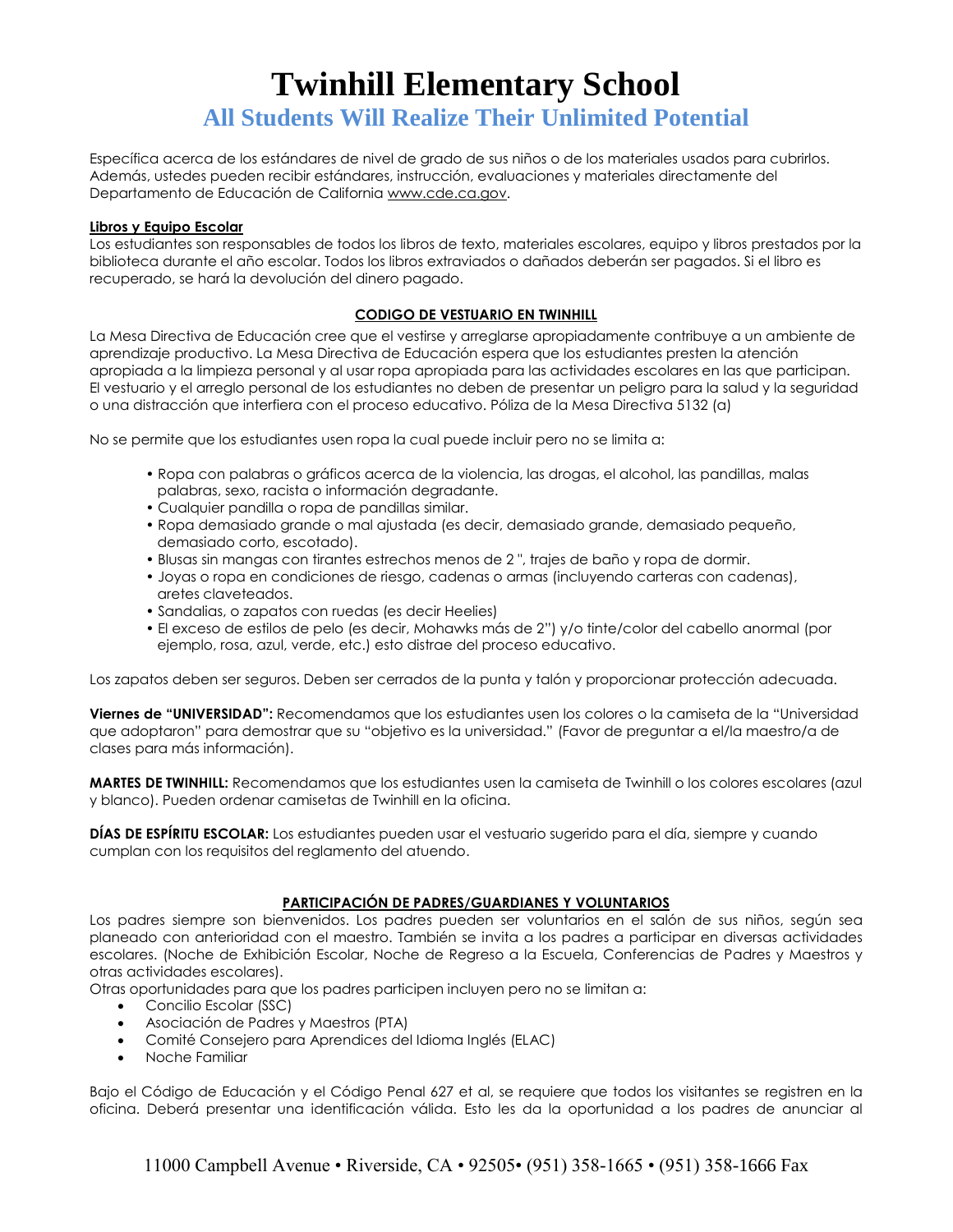personal de su presencia en la escuela y de sus necesidades. Este requisito tiene la intención de mantener los campos escolares sanos, seguros y pacíficos.

Cualquier preocupación que algún padre tenga que se refiera a otro niño aparte del suyo se debe de informar a la directora. Los padres no deben hablar a otros niños tocante a preocupaciones de disciplina o cualquier otro incidente entre su propio hijo y otro estudiante o adulto. Al tratar con el niño en la escuela, usted está violando los derechos del niño/a de estar sano y seguro y puede estar expuesto a que se le hagan cargos criminales.

### **INTERRUPCIONES AL SALÓN DE CLASE**

En la Escuela Primaria Twinhill, tenemos el lema DEDICACIÓN a la EDUCACIÓN. Esto requiere un enfoque en el aprendizaje con interrupciones limitadas.

- **La oficina solamente comunicará mensajes a los niños en caso de emergencia.**
- **Favor de informar a sus niños antes de que vengan a la escuela de cualquier plan o arreglo para las actividades después de clases (por ejemplo: para recogerlos, cuidado de niños, Half-time, etc.)**
- **Asegúrense que los estudiantes traigan su almuerzo o dinero antes de que salgan para la escuela.**

#### **Celebraciones Especiales/Cumpleaños:**

La Dedicación a la Educación de Twinhill requiere una concentración genuina hacia los logros académicos y al aprendizaje. Las Celebraciones Especiales/Cumpleaños no son permitidas dentro del día escolar. Por favor absténganse de traer bocadillos, regalos, globos, etc., para celebrar el cumpleaños/celebraciones de algún estudiante.

#### **TAREA**

La tarea son actividades de aprendizaje planeadas por el maestro y deben realizarse fuera del horario escolar regular de los estudiantes. La tarea debe permitir tiempo adicional para que sus niños refuercen las habilidades enseñadas en la escuela, ser responsable, relacionarse con el curso de estudios del distrito y a las necesidades y habilidades individuales del estudiante.

#### **BOLETAS DE CALIFICACIONES**

Las boletas de calificaciones se entregan dos veces durante el año escolar (1<sup>er</sup> semestre y 2<sup>do</sup> semestre). Los informes de progreso se envían a casa 2 veces cada semestre para los estudiantes que están en peligro de no cumplir con los estándares de nivel de grado en una o más materias. Si tienen alguna pregunta, favor de ponerse en contacto con el maestro de sus niños.

#### **EXCURSIONES ESCOLARES EDUCATIVAS**

En el caso de que una clase o grupo de estudiantes participen en una excursión escolar, se enviará a casa una hoja de permiso que deberá ser firmada por el padre/guardián para que el estudiante pueda asistir. En caso de que la conducta o disciplina anteriores al evento de algún estudiante causen duda acerca de la seguridad o éxito del la excursión, no se permitirá que el estudiante participe.

#### **EL BUEN CARÁCTER CUENTA**

En la Escuela Primaria Twinhill estamos enseñando a los estudiantes conductas apropiadas y el buen carácter mediante las siguientes cualidades.

#### **DIGNO DE CONFIANZA**

Ser **honesto** – no engañar, hacer trampa o robar. Ser **confiable** – hacer lo que dices que harás. **Hacer las cosas bien.** Establecer buena reputación. Ser **leal** – apoyar a su familia, amigos y a su país.

#### **RESPETO**

Tratar a los demás con respeto; seguir la **Regla de Oro.** Ser tolerante con las **diferencias.** Usar buenos **modales,** no usar malas palabras. Ser **considerado** de los sentimientos de los demás. No amenazar, pegar o hacer daño a nadie. **Sobrellevar** la ira, los insultos y los desacuerdos **pacíficamente.**

#### **RESPONSABILIDAD**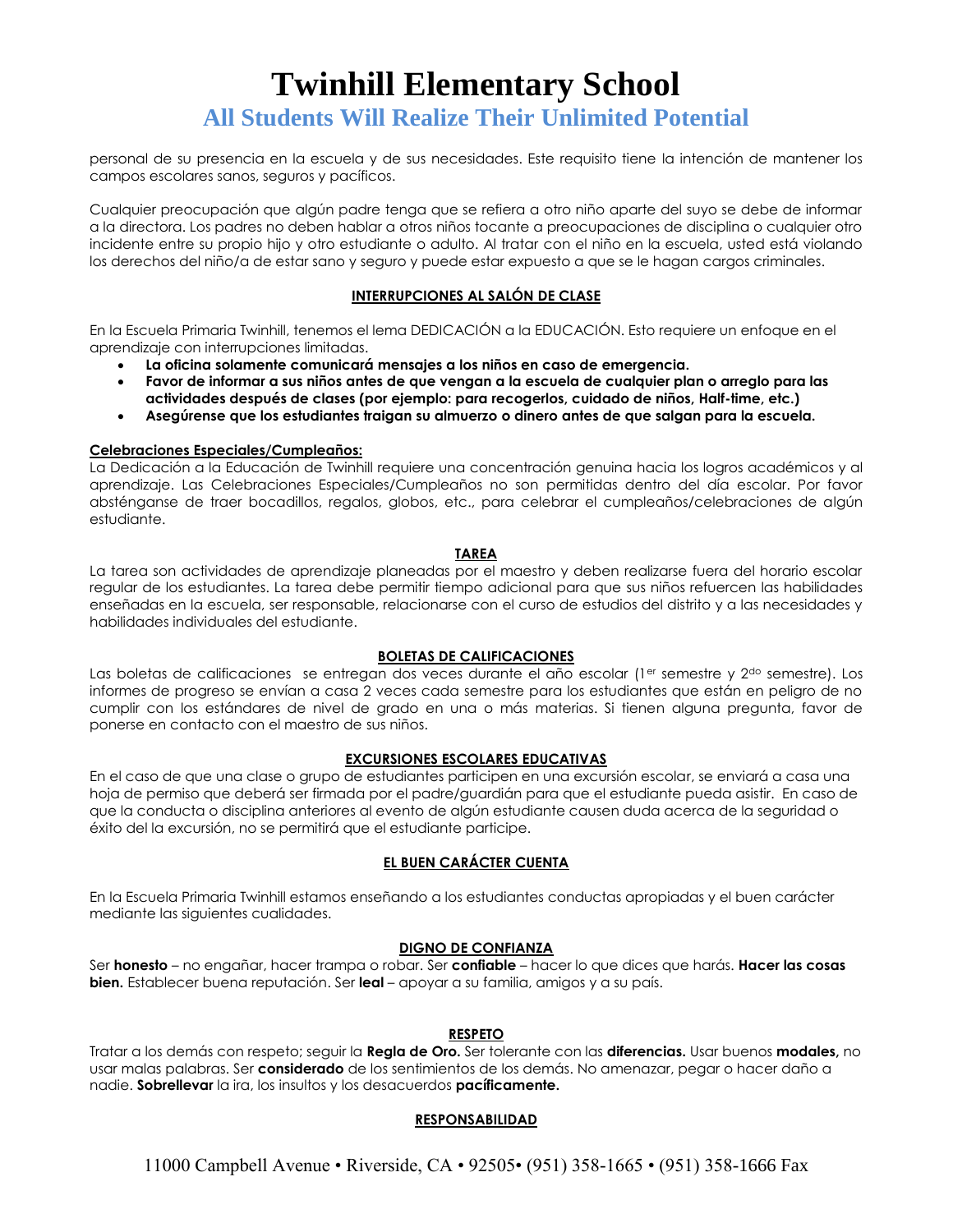## **All Students Will Realize Their Unlimited Potential**

Hacer lo que tienes que hacer. **Perseverar –** continua tratando. Siempre **hacer su mejor esfuerzo.** Usar **auto control.** Ser **auto-disciplinado.** Piensa antes de actuar. Toma **responsabilidad** por tus decisiones.

#### **JUSTICIA**

**Obedece las reglas.** Tomar turnos y **compartir.** Ser razonable; **escuchar** a los demás. No aprovecharse de los demás. **No culpar a los demás** negligentemente.

#### **AMABILIDAD**

Ser amable. Ser **compasivo** y demostrar interés. Expresar **gratitud. Perdonar** a los demás. **Ayudar** a los demás.

#### **CIVISMO**

Hacer tu parte para hacer mejor a tu escuela y a tu comunidad. **Cooperar.** Ser un **buen vecino. Participar** en los asuntos de la comunidad. **Mantenerte informado;** vota. **Obedecer** las leyes y las reglas. **Respetar** la autoridad. **Proteger** el ambiente.

## **REGLAS ESCOLARES**

## **ESTAR PREPARADO SER RESPETUOSO SER RESPONSABLE**

#### **Reglas en el Campo de Recreo y en los Pasillos**

Los estudiantes deben seguir todas las instrucciones dadas por el personal. Estos incluyen a la directora, todos los maestros, sustitutos, secretarias, conserjes, supervisores de campo y choferes de autobús, etc.

Los juegos durante el recreo deben ser de manera sana y respetuosa.

**No** se permite pelear, pegar, empujar, patear, pretender pelear, perseguir, luchar, bloquear, aventar objetos, jugar fútbol Americano u otros juegos violentos.

Todo el equipo y los juegos deberán ser usados apropiadamente. No columpiarse en las "*tetherballs*" o cadenas

- No subirse a la red para detener pelotas, alambrados/bardas, portería de fútbol o postes de baloncesto.
- No colgarse de la red de voleibol, etc.
- No patear ni botar pelota en los pasillos o baños.
- No abandonar la escuela para recuperar una pelota.
- No brincar de los columpios ni subirlos de nivel.
- No patear las pelotas rojas o las de voleibol.
- No patear pelotas en el asfalto.
- Tomar agua e ir al baño debe hacerse durante el recreo.
- No se permite tomar agua ni usar el baño después de que suene la campana.
- No se permite escupir agua, jugar, subirse al baño o hacer alguna actividad peligrosa.

Si algún estudiante trae pelotas de la casa deberán tener el nombre del estudiante. La escuela ni el personal se harán responsables de la perdida ni el daño hacia equipo personal.

Los estudiantes **no pueden** traer artículos personales a la escuela, a menos que hayan recibido aprobación previa del maestro o de la directora.

- Los artículos no autorizados serán recogidos
- No se permiten las pelotas duras, bates, juguetes, radios, **localizadores, teléfonos celulares**, etc. Estos artículos serán confiscados y entregados únicamente a los padres/guardianes.
- No se debe vender o intercambiar objetos.
- No se deben traer objetos peligrosos a la escuela, (cerillos, navajas, etc.) ni artículos semejantes a objetos peligrosos (pistolas de agua, cuchillos de plástico, etc.)
- No traer aparatos electrónicos (por ejemplo toca música, video juegos, celulares).

Los estudiantes deben ser considerados y corteses con los adultos y compañeros.

- No se permiten malas palabras, gestos, nombres ofensivos o acoso.
- No burlarse de alguien debido a su raza, religión o género.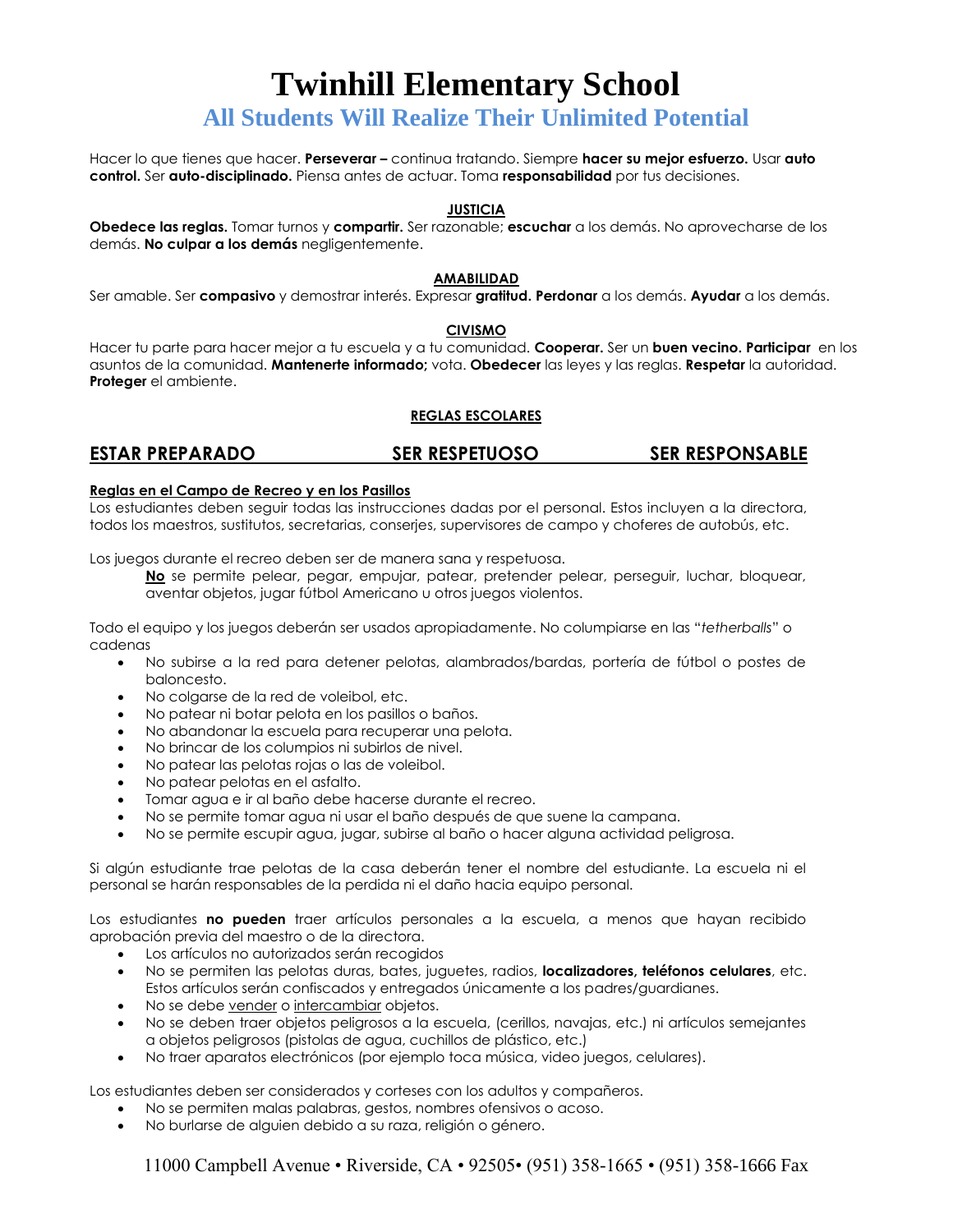Los estudiantes se formarán y pasarán de un área a otra ordenadamente y en silencio.

- No deben meterse en la fila ni guardar lugar para alguien más.
- No jugar bruscamente en la fila.
- Los estudiantes deben permanecer de pie o sentados en la fila correcta de autobús y esperar a que se les de permiso de irse.
- Los estudiantes subirán y bajaran las escaleras en una sola fila sosteniéndose del barandal.

Los estudiantes se comportarán apropiadamente durante las asambleas.

- No hacer buya, chiflar u otra conducta irrespetuosa.
- Los estudiantes entrarán al salón en silencio y ordenadamente.
- Los estudiantes escucharán y verán al orador.
- Los estudiantes mantendrán manos, pies y objetos para sí mismos.
- Los estudiantes serán respetuosos y educados.

Los estudiantes deben mantener la escuela limpia.

- No aventar comida o basura al piso.
- No deben comer en el campo de recreo excepto en las áreas designadas con el permiso del maestro.
- No masticar chicle.
- No destruir ni dañar la propiedad escolar.

Para mantener la seguridad de los estudiantes, maestros y personal escolar, nuestro campo escolar es un campo escolar cerrado. Los padres se despedirán de sus hijos en la puerta. Si es necesario hablar con el maestro del estudiante, los padres deberán ir a la oficina, presentar identificación válida o firmar el libro de registro y obtener un distintivo de visitante. Si desean visitar el salón de clase, por favor llamen a la oficina para hacer una cita con el maestro con por lo menos un día de anticipación.

## **REGLAS EN LA CAFETERÍA**

- Los estudiantes mantendrán manos, pies y objetos para sí mismos.
- Los estudiantes deben ser respetuosos y corteses.
- Los estudiantes deberán hablar en voz baja.
- Los estudiantes deberán permanecer sentados hasta que se les de permiso de salir.
- Los estudiantes recogerán su basura. No se permite sacar comida al campo de recreo.
- Los estudiantes seguirán a la primera las instrucciones que los Supervisores de Campo les den.

## **INFRACCIONES DE CARÁCTER**

Los avisos de infracción solamente serán generados por miembros del personal que hayan sido *testigos* o *verificado* una conducta inapropiada. Si un estudiante recibe un aviso de infracción, se seguirán los siguientes pasos. Por favor repasen con sus niños estos pasos y ejemplos.

Infracción por mal carácter: Una infracción describe la cualidad de carácter no demostrada por el estudiante y las consecuencias apropiadas.

Formulario de reflexión: El estudiante completará un formulario de reflexión, el cual pregunta ¿Qué hiciste? ¿Por qué hiciste eso? Escribe otras cuatro cosas que hubieras podido hacer. ¿Qué harás la próxima vez? Un miembro del personal hablará de las respuestas con el estudiante para enseñarle la conducta apropiada.

Carta de Carácter: Una carta por el mal carácter puede acompañar una infracción de mal carácter. El aviso viene de la oficina y describe con más detalle la infracción de conducta en particular y las consecuencias. Esta carta tiene que ser firmada y regresada a Twinhill.

Aviso de Detención: Se le puede dar una detención al estudiante. Las detenciones son de 30 minutos después de clases de 2 a 3 veces a la semana. Se requiere la firma de los padres.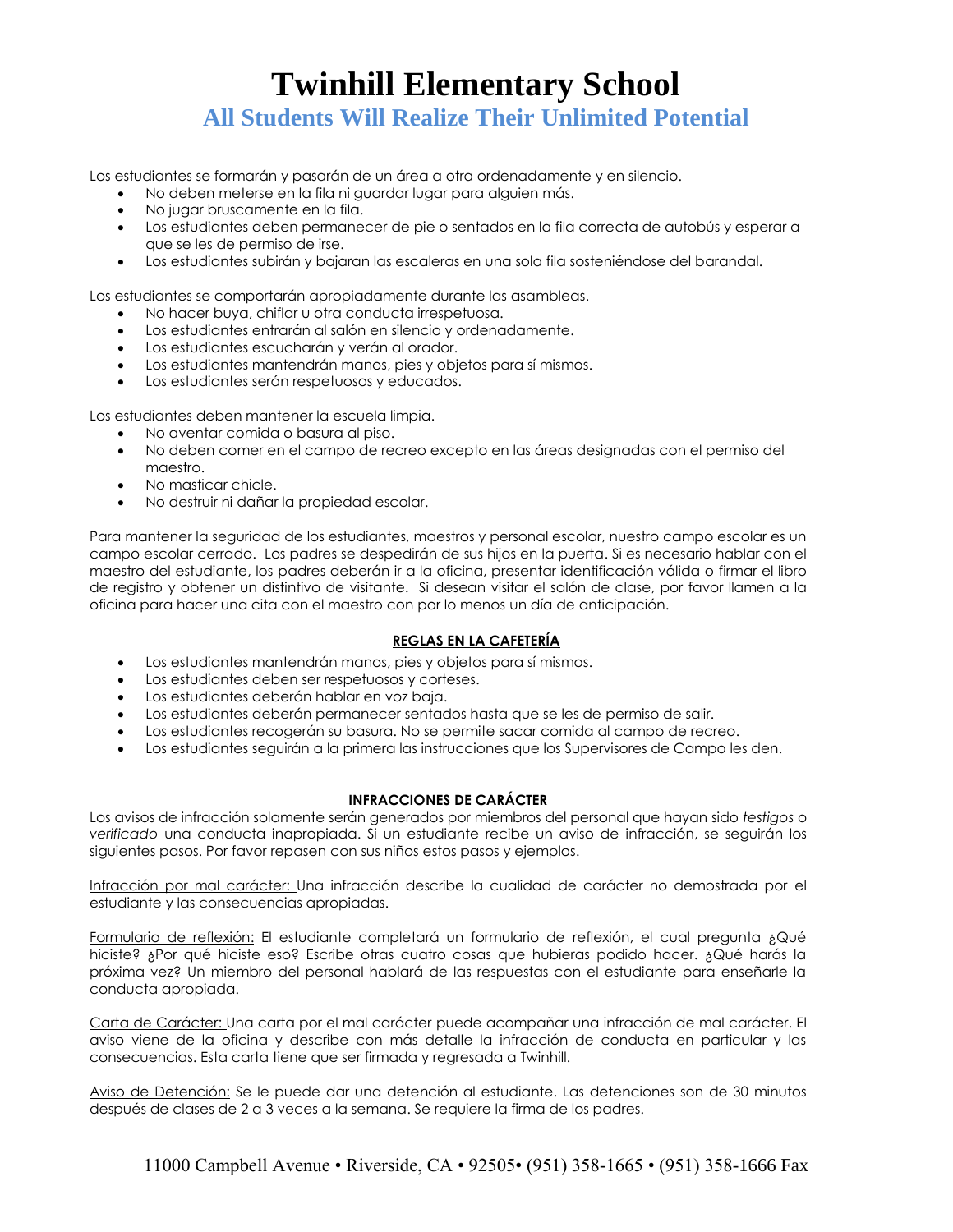Aviso de suspensión: Las suspensiones se asignan por ofensas más serias. Las suspensiones pueden incluir de 1 a 5 días y/o una recomendación para expulsión.

A CONTINUACIÓN SE DAN ALGUNOS EJEMPLOS DE CONDUCTAS QUE MERECEN AVISO DE INFRACCIÓN

Perseguir, tropezar, patear, pegar, jugar bruscamente Dañar o tirar basura en el plantel escolar Interrumpir el aprendizaje Desobedecer, alegar Pelear o pretender pelear Abandonar el plantel escolar Constante uso inapropiado o peligroso del equipo escolar Lenguaje profano, gestos inapropiados Aventar comida, piedras, arena, etc. Poseer artículos ilegales o peligrosos en la escuela

### *NOTA:*

Cualquiera de las ofensas escolares antemencionadas puede ser causa suficiente para requerir una suspensión o recomendación para expulsión aunque sea la **PRIMERA** ofensa.

## **PROCESO ESTABLECIDO**

Antes de tomar la decisión de suspender a un estudiante se llevará a cabo una conferencia informal con el director/designado. Esta es la oportunidad que tiene el estudiante de saber de lo que se le acusa y para dar su versión de los hechos. Los padres deberán ser notificados lo más pronto posible acerca de la decisión relacionada con la suspensión de sus niños, ya sea por teléfono o por otros medios viables. El aviso de suspensión se dará a los padres/guardianes del estudiante y es posible que se solicite una conferencia. Las políticas de suspensión y expulsión pueden ser encontradas en la Guía para Padres de Notificación Anual de Derechos y Responsabilidades.

## **CÓDIGO DE EDUCACION DE CALIFORNIA**

- **48900** enumera ofensas especificas lo suficientemente serias que requieren suspensiones y en algunos casos expulsión. Esas ofensas son las siguientes:
- **A.** (1) Causar, intentar causar, o amenazar causar daño físico a otra persona.
- **A.** (2) Deliberadamente usar fuerza violencia en contra de otra persona, excepto en defensa propia.
- **B.** Poseer, vender, o de otra manera proporcionar cualquier arma de fuego, cuchillo, explosivos, u otro objeto peligroso.
- **C.** Ilegalmente poseer, usar, vender, o de otra manera proporcionar o estar bajo los efectos de cualquier substancia controlada (como se define en la Sección 11053 del Código de Salud y Seguridad), bebida alcohólica o intoxicante de cualquier tipo.
- **D.** Ilegalmente ofrecer, arreglar, o negociar la venta de cualquier substancia controlada, bebida alcohólica, o intoxicante de cualquier tipo y luego vender, entregar, o de otra manera proporcionar a cualquier persona otro líquido, sustancia o material y representar el líquido, substancia, o material como substancia controlada, bebida alcohólica, o intoxicante.
- **E.** Cometer o intentar cometer robo o extorsión.
- **F.** Causar intentar causar daño a la propiedad escolar o propiedad privada.
- **G.** Robar o intentar robar propiedad escolar o propiedad privada.
- **H.** Poseer o usar tabaco, o cualquier producto que contenga tabaco o nicotina incluyendo, pero no limitado a, cigarros, puros, puros pequeños, cigarrillos de clavo, cualquier tipo de tabaco para masticar, rapé y betel.

```
11000 Campbell Avenue • Riverside, CA • 92505• (951) 358-1665 • (951) 358-1666 Fax
```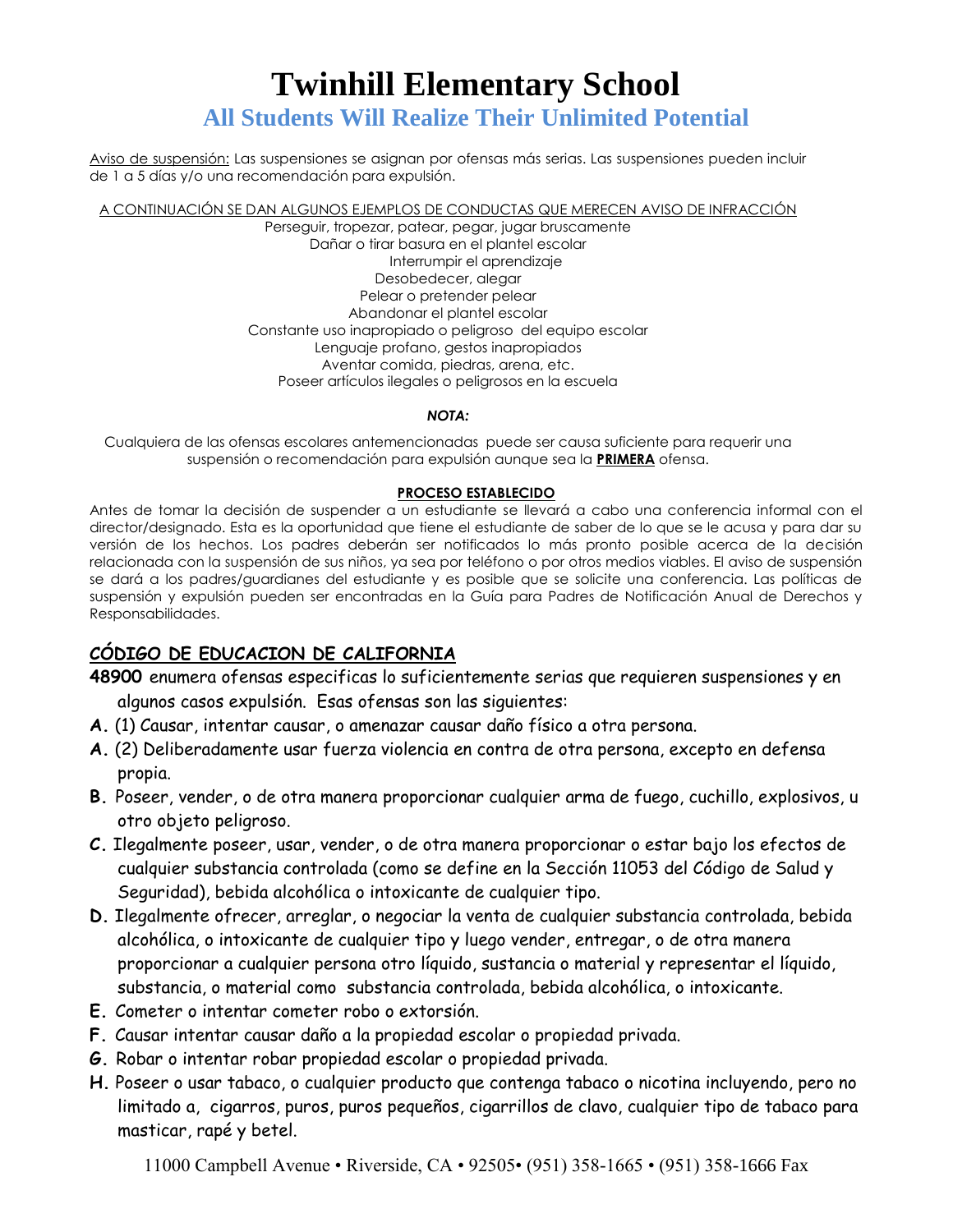- **I.** Ilegalmente cometer un acto obsceno o participar habitualmente en actividades profanas y vulgares.
- **J.** Poseer, ofrecer, arreglar, o negociar la venta de cualquier accesorio para el uso de drogas.
- **K**. Interrumpir actividades escolares o deliberadamente desafiar la autoridad valida de supervisores, maestros, administradores, oficiales escolares u otros miembros del personal escolar que están desempeñando sus deberes.
- **L**. A sabiendas recibir propiedad escolar robada.
- **M.** Poseer una arma de imitación, la cual es una réplica de un arma de fuego substancialmente similar en las propiedades físicas de un arma de fuego existente la cual una persona razonable podría concluir que esa replica es un arma de fuego.
- **N.** Cometer o intentar cometer asalto o agresión sexual.
- **O.** Hostigar, amenazar, o intimidar a un estudiante el cual es testigo demandante o testigo en un procedimiento disciplinario con el propósito de, o de prevenir al estudiante a ser testigo o tomando represalia en contra del estudiante por ser testigo o por ambas cosas.
- **P.** Ilegalmente ofrecer, arreglar la venta, negociar vender, o vender la droga recetada 'Soma'.
- **Q.** Participar en, o intentar participar en, o intentar participar en novatadas según se define en la Sección 32050.
- **R.** Participar en un acto de acoso escolar "Bullying." Para el propósito de esta subdivisión, los siguientes términos tienen los siguientes significados:
- 1) "Acoso Escolar Bullying" significa cualquier acto o conducta física o verbal severa o persistente, incluyendo comunicaciones hechas por escrito o por medio de un acto electrónicos e incluyendo uno o más actos cometidos por un estudiante o grupo de estudiantes de los que define la Sección 48900.2, 48900.3 o 48900.4 dirigidos hacia uno o más estudiantes que es o puede predecirse razonablemente que tendrá efecto de uno o más de lo siguientes:
	- A) Hacer que un estudiante o estudiantes susceptibles tengan temor por daños a su persona o propiedad.
	- B) Causar que un estudiante susceptible experimente un efecto substancialmente negativo en su salud física o mental.
	- C) Causar que un estudiante susceptible experimente interferencia substancial con su desempeño académico.
	- D) Causar que un estudiante susceptible experimente interferencia substancial con su habilidad para participar o beneficiarse de servicios, actividades o privilegios proporcionados por la escuela.
- 2) "Acto Electrónico" significa la transmisión de comunicación, incluyendo pero no limitando a mensaje, texto, sonido, imagen o publicación en una red social de algún sitio en Internet, por medio de un dispositivo electrónico incluyendo pero no limitando a teléfono, teléfono inalámbrico u otro tipo de dispositivo inalámbrico de comunicación, computadora o localizador.
- 3) "Estudiante Susceptible" significa incluyendo pero no limitando, un estudiante con necesidades excepcionales, que recibe un cuidado especial para la habilidad o juicio en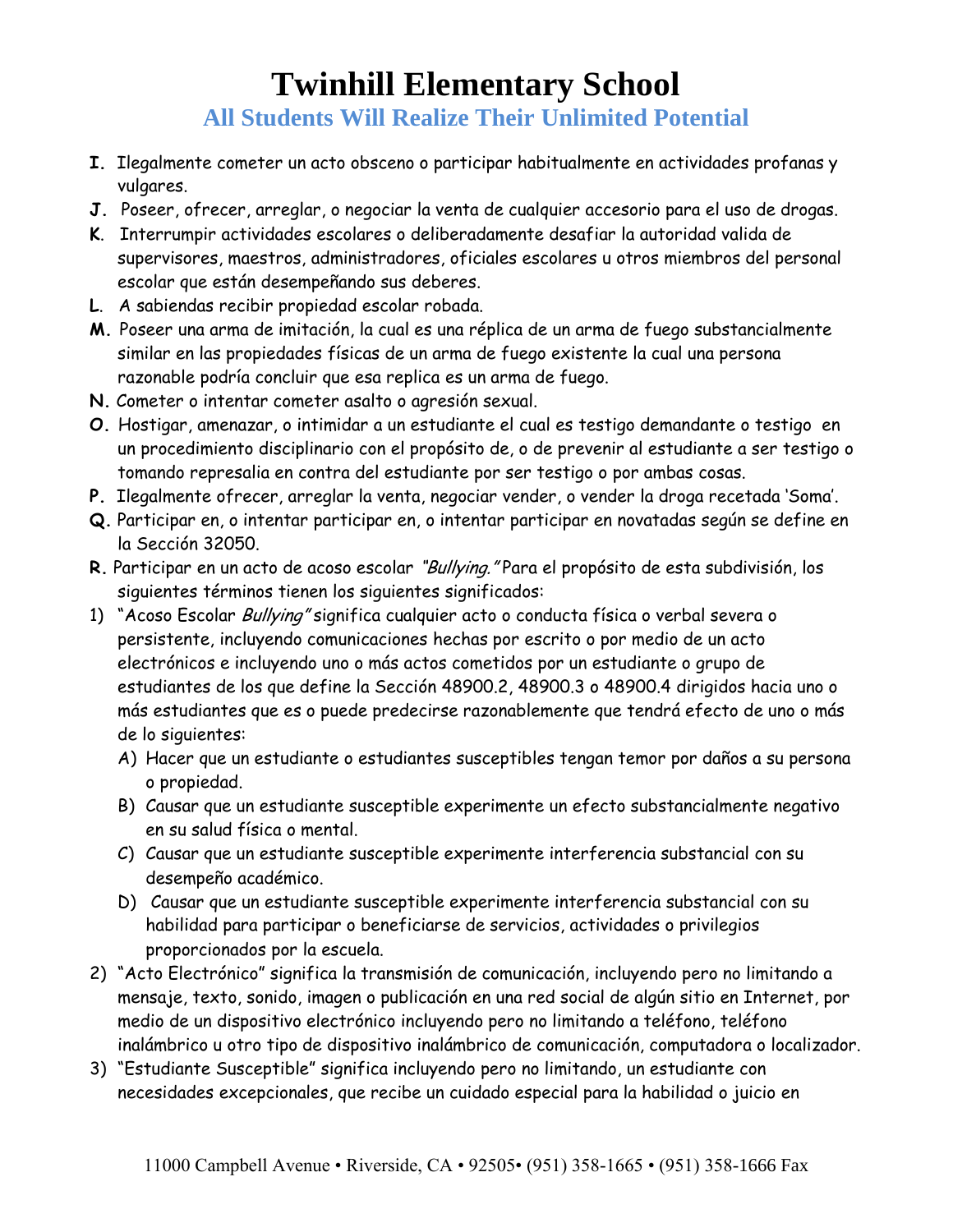**All Students Will Realize Their Unlimited Potential**

conducta para una persona de su edad o para una persona de su edad con sus necesidades excepcionales.

- **S.** Ayudar o ser cómplice de infligir o intentar infligir daño físico
- **EC 48900.2** Cometer hostigamiento sexual en contra del personal escolar u otros estudiantes. (Grados 4-12 únicamente)
- **EC 48900.3** Causar, intentar causar, o participar en un acto violento de odio (Grados 4-12 únicamente)
- **EC 48900.4** Intencionalmente participar en hostigamiento, amenazas, o intimidación lo cual es (a) dirigido en contra de uno o más estudiantes; (b) es severo o persistente; y (c) tiene el efecto verdadero y esperado de realmente interrumpir las clases, crear un desorden substancial y crear un ambiente educacional intimidante u hostil. (Grados 4-12 únicamente)

**EC 48900.7** Amenazas terroristas en contra de oficiales escolares, propiedad escolar, o ambas.

- **48915** requiere que un director/a recomiende la expulsión por las siguientes ofensas específicas:
- **C (c1-c5)** El director/a deberá inmediatamente suspender y recomendar expulsión por lo siguiente:

(c1) Poseer, vender, o de otra manera proporcionar un arma de fuego. (Verificado por un empleado del distrito escolar)

- (c2) Exhibir ostentosamente un cuchillo a otra persona.
- (c3) Ilegalmente vender una substancia controlada.
- (c4) Cometer o intentar cometer asalto sexual según se define en la subdivisión (n) de la

Sección 48900 o cometer agresión sexual según se define en la subdivisión (n) de la Sección 48900.

(c5) Posesión de un explosivo

- **A (a1-a5)** El director/a deberá recomendar expulsión por lo siguiente a menos que el director/a encuentre que la expulsión es inapropiada, debido a las circunstancias en particular:
	- (a1A) Causar daños físicos serios a otra persona, excepto en defensa propia.
	- (a2B) Posesión de cualquier cuchillo, explosivo, u otro objeto peligroso de ningún uso razonable para el estudiante en la escuela.
	- (a3C) Ilegalmente poseer cualquier substancia controlada excepto por la primera ofensa por la posesión de no más de una onza de marihuana, aparte del cáñamo concentrado.
	- (a4D) Robo o extorsión.
	- (a5E) Asalto o agresión en contra de cualquier empleado escolar.

En algunos casos, el comportamiento del estudiante puede violar el Código Penal de California además del Código de Educación. Si la escuela tiene conocimiento de tal caso, estamos obligados a reportarlo al Departamento de Policía. Los siguientes comportamientos son algunos ejemplos de infracciones del Código Penal que se deben reportar al Departamento de Policía:

- Posesión venta, o uso de substancias controladas.
- Posesión de un arma de fuego.
- Posesión de explosivos (Los cohetes son clasificados como explosivos.)